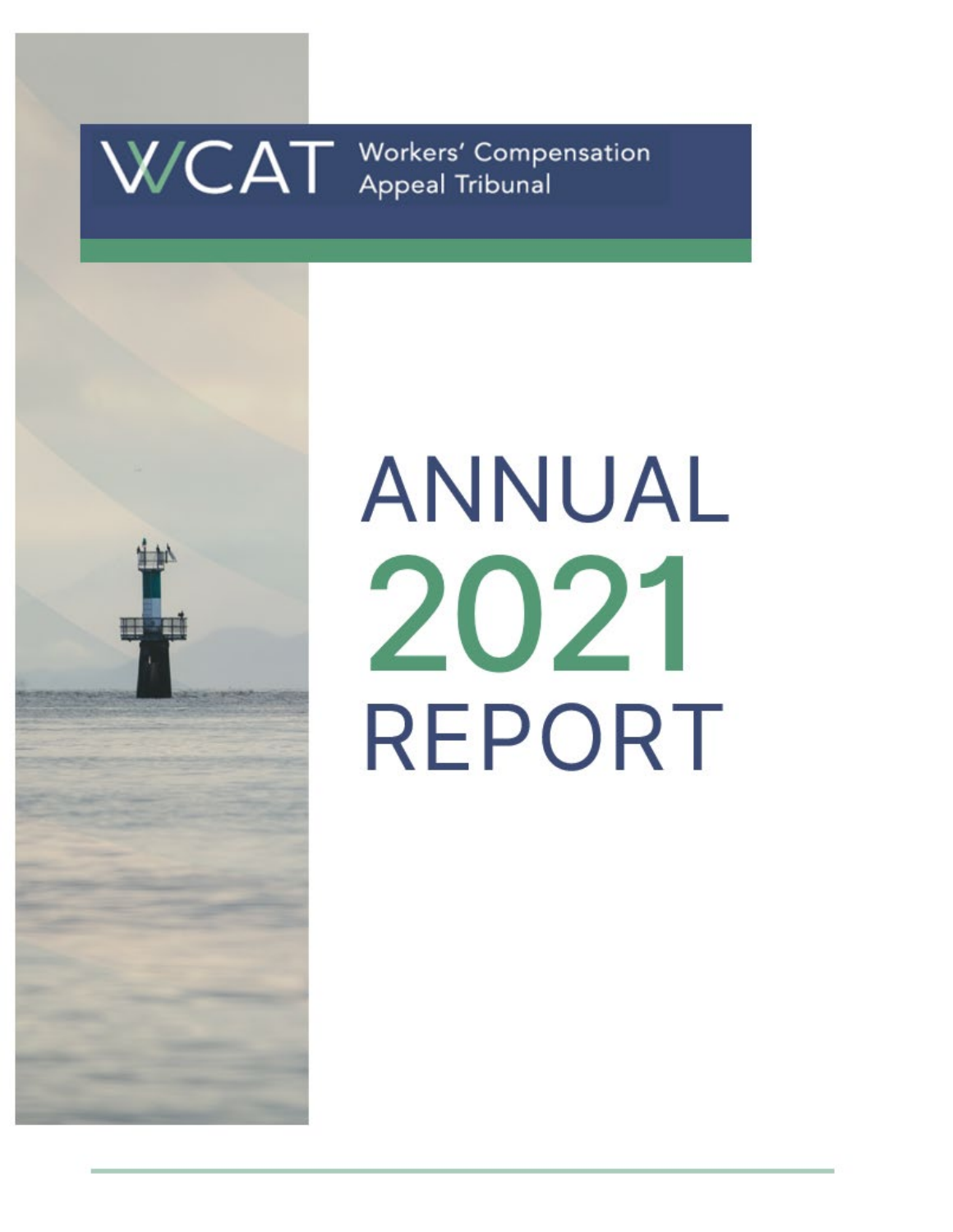# **CHAIR'S MESSAGE**

On behalf of the Workers' Compensation Appeal Tribunal (WCAT), I am pleased to present our 2021 Annual Report. This report gives you an overview of our operations, our plans, and our people.

WCAT continued to operate as a high-volume tribunal, receiving 2,352 appeals and applications from workers and employers and issuing 2,652 summary and merit decisions. You can find more details about our operations in the first section of this report.

In 2021, WCAT continued to face challenges brought about by the global COVID-19 pandemic. These challenges included adjustments resulting from the necessity to hold oral hearings by way of videoconferences, limitations on travel, a continued need to use electronic means to communicate with the public, and the management of a largely remote workforce. We discuss these challenges and trends in more detail in this report. Despite these challenges, WCAT had another successful year and continued its operations with minimal disruption. We would not have achieved this without the cooperation of our stakeholders and the public. Thank you.

As WCAT looks forward to 2022, in my role as the new chair, I will lead the process of reflection and learning from the lessons of the pandemic, while drawing on the new skills we developed. In the year ahead, we will be mindful of:

- The need to ensure our processes are people-centred, accessible, and responsive;
- Our commitment to continue the journey of reconciliation with the Indigenous Peoples of the province and act to reduce barriers to participation;
- Our ability to leverage technology and respond to changing conditions so that our processes remain efficient and accessible, as well as to ensure that the conduct of our oral hearings is safe and efficient for WCAT, its stakeholders, and the public;
- The need to maintain strong communication lines and relationships within the workers' compensation system in order to support WCAT's business goals while maintaining our independence;
- The essential requirement to maintain cohesion and collegiality amongst all staff in the new hybrid model of work;
- The continuing drive to modernize our space, systems, and tools to support vice chairs and staff; and
- The need to retain knowledgeable and competent professional vice chairs and staff representative of our province's diversity, while responding to the challenges of changing labour force demographics.

We discuss our plans for the future in more detail in the middle section of this report, as well as details on the cost of our operation.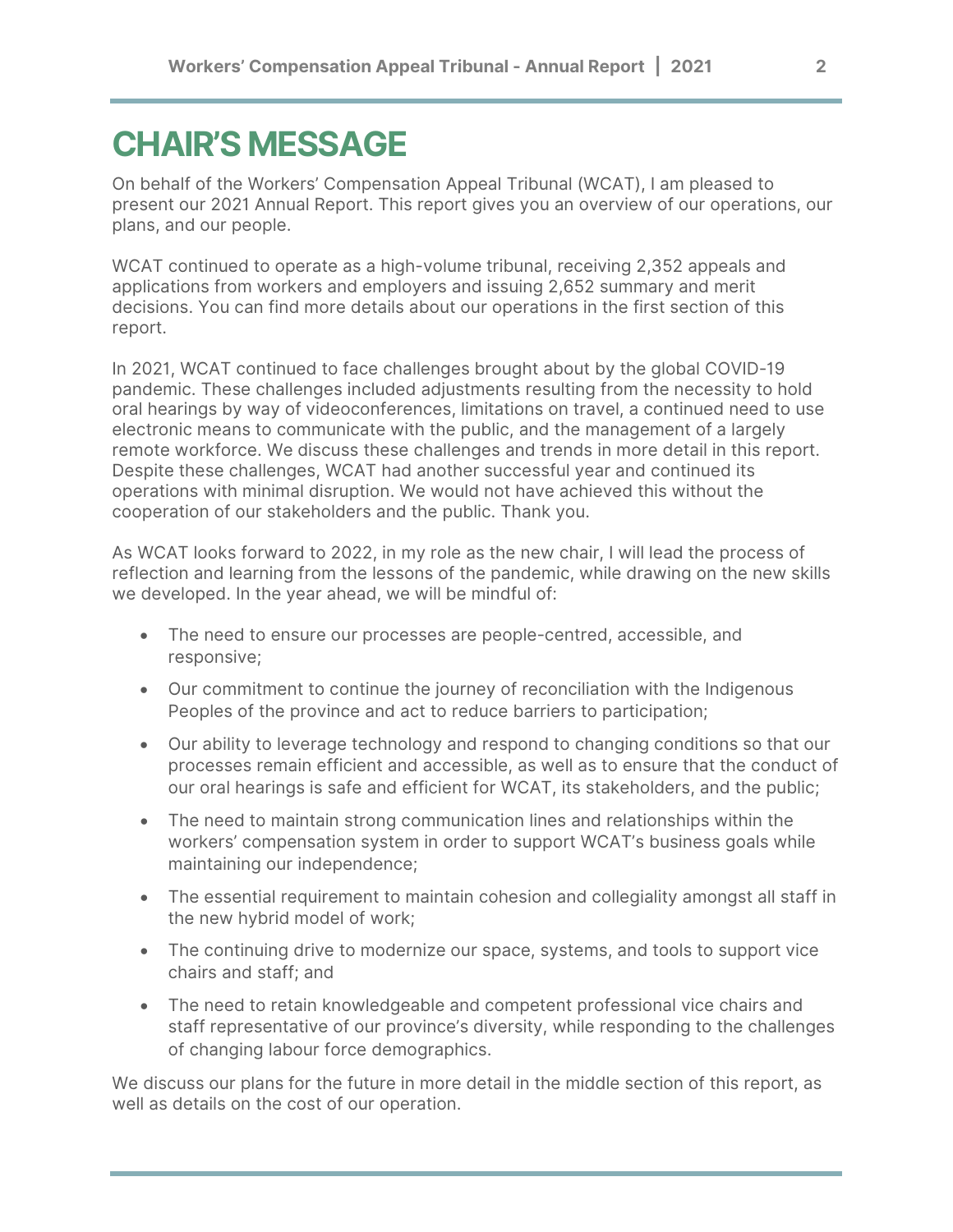Finally, WCAT's greatest strength lies in its people. I extend my deep gratitude to my colleagues at WCAT for their perseverance, dedication, and support for each other in 2021. Through their commitment, the vice chairs and staff of WCAT ensured that the workers, the employers, and the public in BC were served within our guiding principles. You can find more details on the vice chairs at the end of this report.

Luningning Alcuitas-Imperial Chair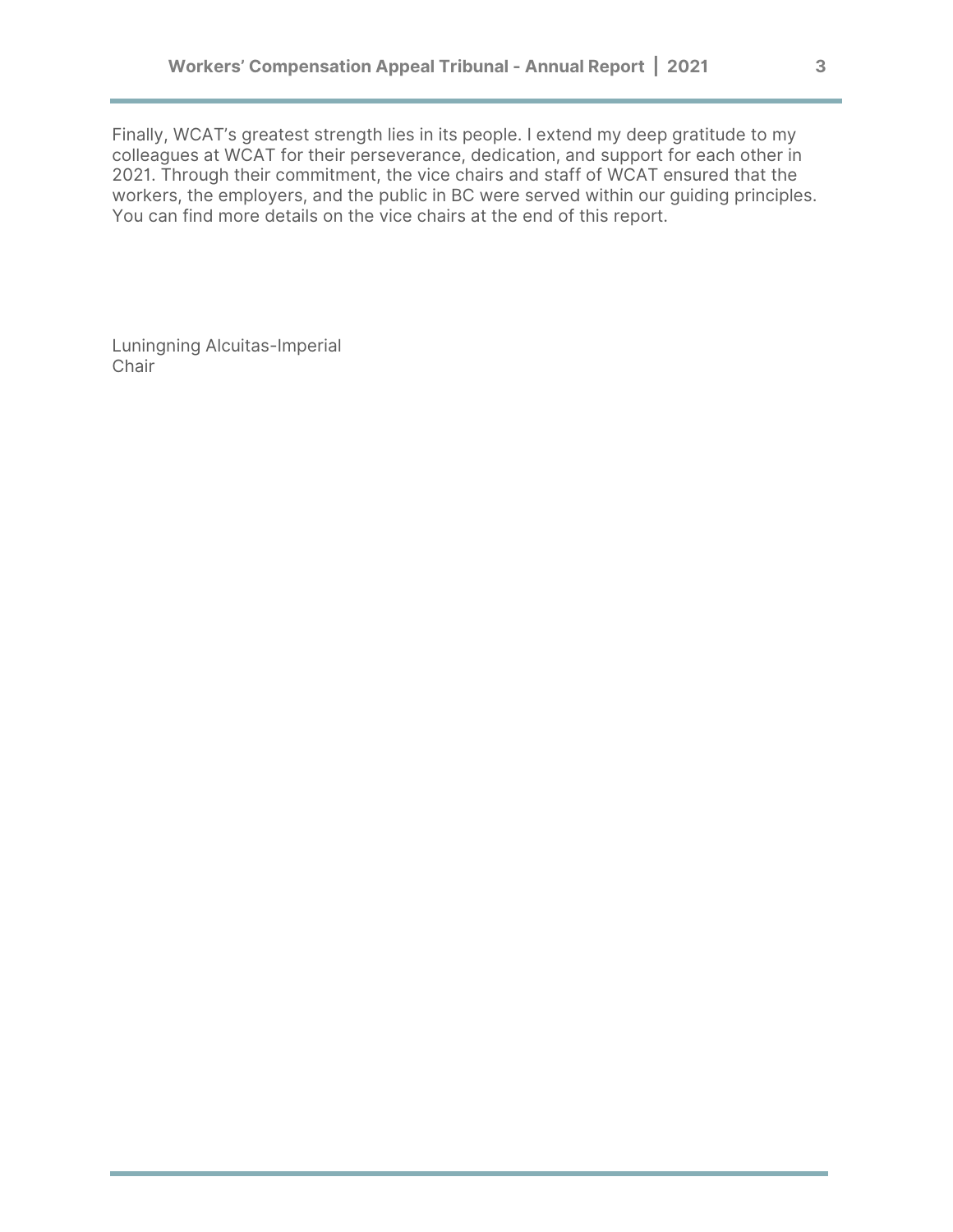# **TABLE OF CONTENTS**

**[WCAT'S ROLE WITHIN THE WORKERS'](#page-4-0)  [COMPENSATION SYSTEM](#page-4-0)** 5

| <b>STATISTICS</b>                                                                                | 5  | Overview of Appeals Inventory<br>Time to Decision<br>Appeals and Applications<br>Method of Oral Hearing<br><b>Appellants and Applicants</b><br>Representation |
|--------------------------------------------------------------------------------------------------|----|---------------------------------------------------------------------------------------------------------------------------------------------------------------|
| <b>NOTEWORTHY WCAT DECISIONS</b>                                                                 | 14 | Summaries of New Noteworthy<br><b>WCAT Decisions in 2021</b>                                                                                                  |
| <b>WCAT RECONSIDERATIONS</b>                                                                     | 15 |                                                                                                                                                               |
| <b>JUDICIAL REVIEW OF WCAT DECISIONS</b>                                                         | 16 | <b>Judicial Review Applications</b><br><b>Judicial Review Decisions</b>                                                                                       |
| <b>RESPONSE TO THE TRUTH AND</b><br><b>RECONCILIATION COMMISSION'S</b><br><b>CALLS TO ACTION</b> | 22 |                                                                                                                                                               |
| <b>EDUCATION</b>                                                                                 | 25 |                                                                                                                                                               |
| <b>OUTREACH</b>                                                                                  | 26 |                                                                                                                                                               |
| <b>UPDATE ON LEGISLATION AND</b><br><b>PROCEDURES</b>                                            | 26 |                                                                                                                                                               |
| <b>TRENDS AND PLANS</b>                                                                          | 29 |                                                                                                                                                               |
| <b>COST OF OPERATION</b>                                                                         | 33 |                                                                                                                                                               |
| <b>WCAT VICE CHAIRS</b>                                                                          | 34 |                                                                                                                                                               |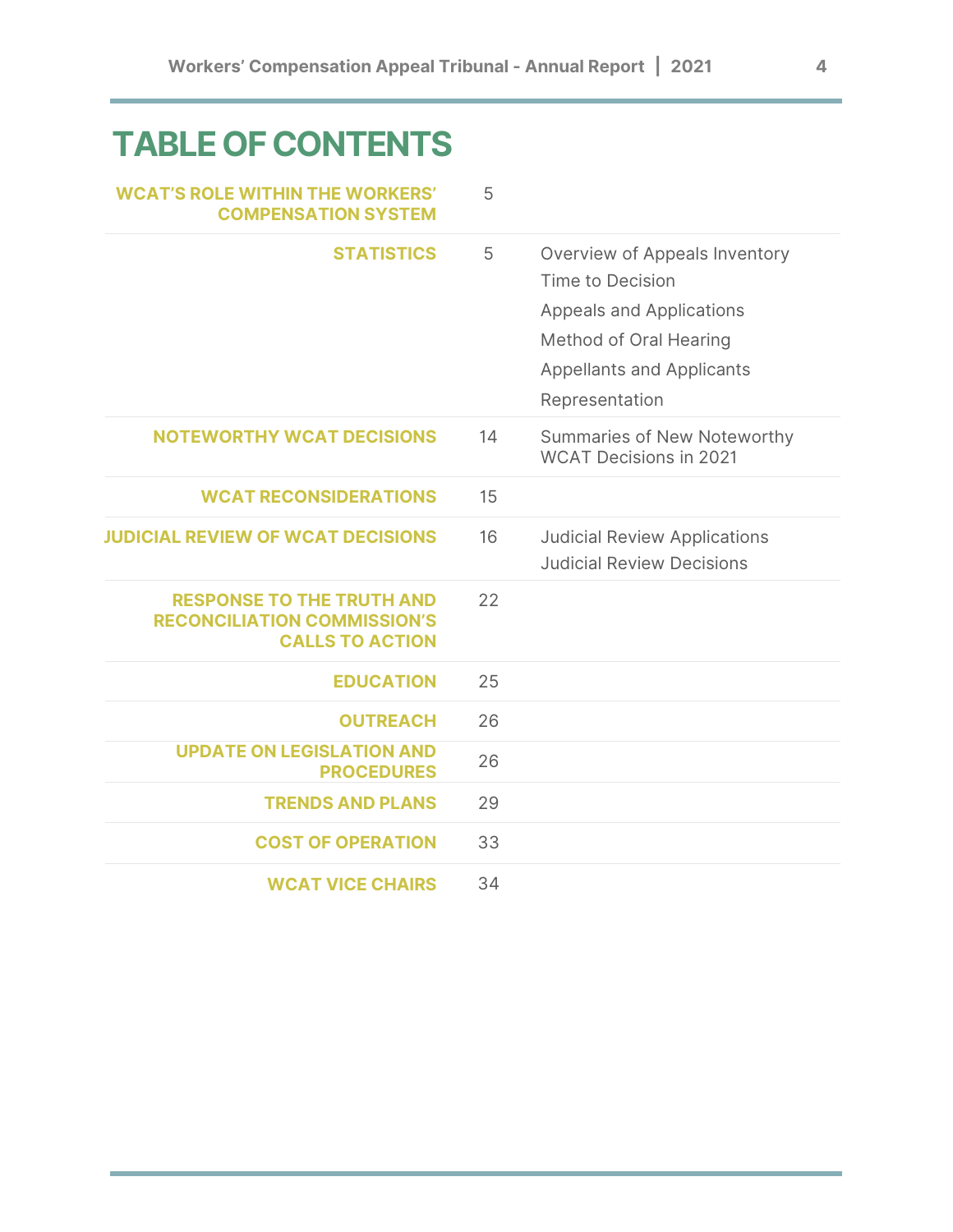# <span id="page-4-0"></span>**WCAT'S ROLE WITHIN THE WORKERS' COMPENSATION SYSTEM**

WCAT is an independent appeal tribunal external to the Workers' Compensation Board, operating as WorkSafeBC (Board). WCAT's mandate is to decide appeals brought by workers and employers from decisions of the Board. WCAT receives compensation, assessment, and occupational health and safety appeals from decisions of the Review Division of the Board (Review Division). WCAT also receives direct appeals from Board decisions regarding applications for reopening of compensation claims and complaints regarding discriminatory actions. In addition, it receives applications for certificates for court actions.

Some decisions of the Review Division are final and not subject to appeal to WCAT such as decisions respecting vocational rehabilitation.

As the external independent appeal body in the worker's compensation system, WCAT strives to provide:

- predictable, consistent, and efficient decision making;
- independent and impartial decision making;
- succinct, understandable, and high-quality decisions;
- consistency with the *Workers Compensation Act* (the Act), policy, and WCAT precedent decisions;
- transparent and accountable management;
- communication within the workers' compensation system while safeguarding WCAT's independence;
- accountability through performance management;
- appropriate balance between efficiency (timeliness and stewardship of scarce resources) and effectiveness (quality decision making);
- prompt, knowledgeable and responsive client service; and
- interpretative guidance for the workers' compensation system.

# <span id="page-4-1"></span>**STATISTICS**

#### **Overview of Appeals Inventory**

This section contains three charts providing a high-level overview of the status of our appeals inventory for 2021. WCAT records appeals by their date of initiation.

WCAT's total active inventory at December 31, 2021 was 1,612 appeals compared to 1,915 at the end of 2020. This represents a nearly 16% decrease and continues the fiveyear trend of declining inventory.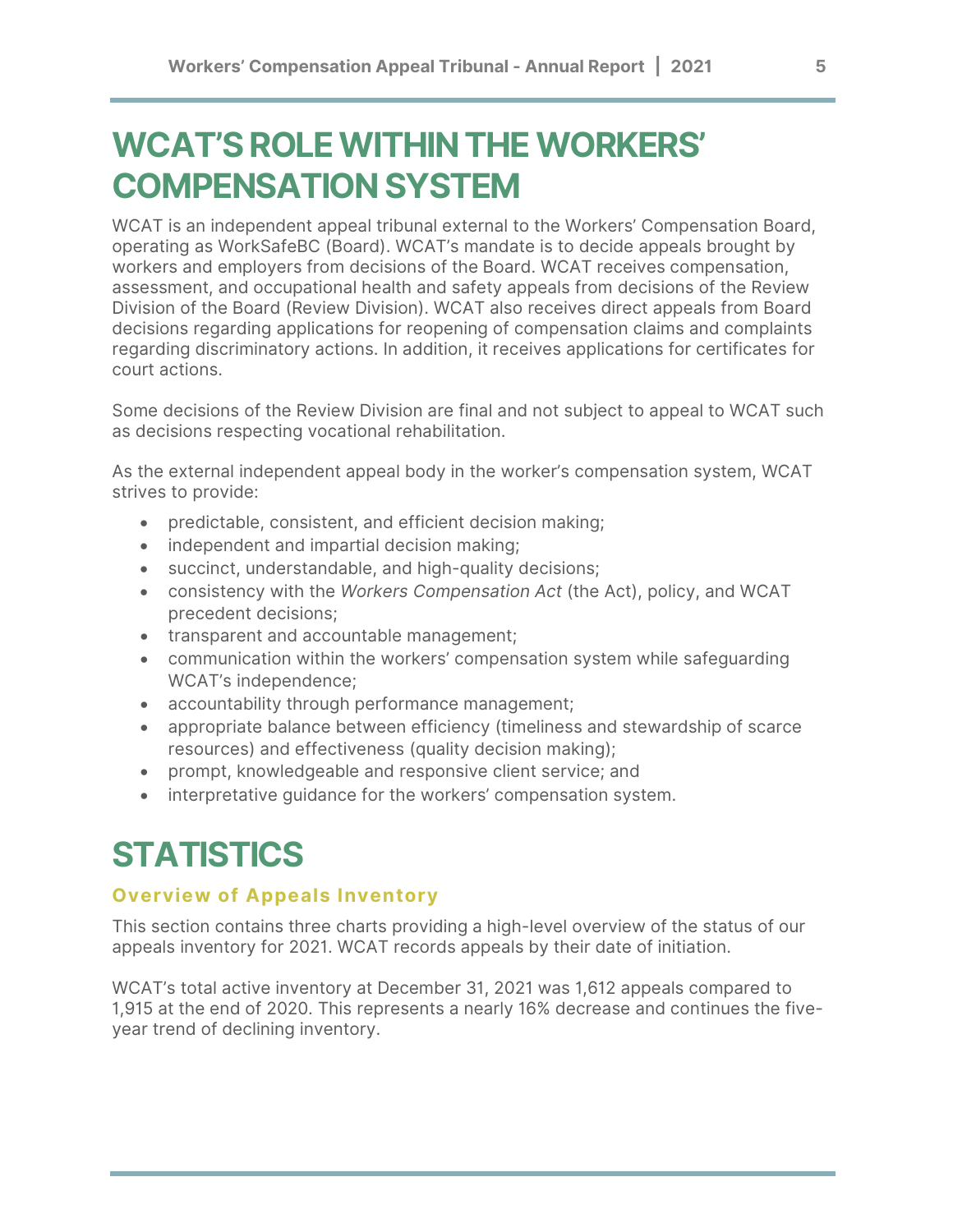

WCAT received 2,352 new appeals in 2021 representing a nearly 17% decrease from 2,848 new appeals received in 2020.



## **TOTAL ANNUAL INTAKE AND OUTPUT**

As the vast majority of WCAT appeals comes from decisions of the Review Division, WCAT's reduced intake of new appeals over the past five years corresponds with a decrease in the total number of reviews at the Review Division (from 14,482 in 2017 to 13,521 in 2021), and a decrease in the number of Board decisions confirmed by the Review Division (from 5,907 in 2017 to 4,277 in 2021). As well, the Review Division increased the number of decisions returned to the Board for a new decision (from 1,452 in 2017 to 2227 in 2021).

Based on an analysis of historical intake and appeal rates, WCAT's forecast for 2022 intake is less than or equal to 2021. Between 2,200 and 2,600 new appeals and applications is expected.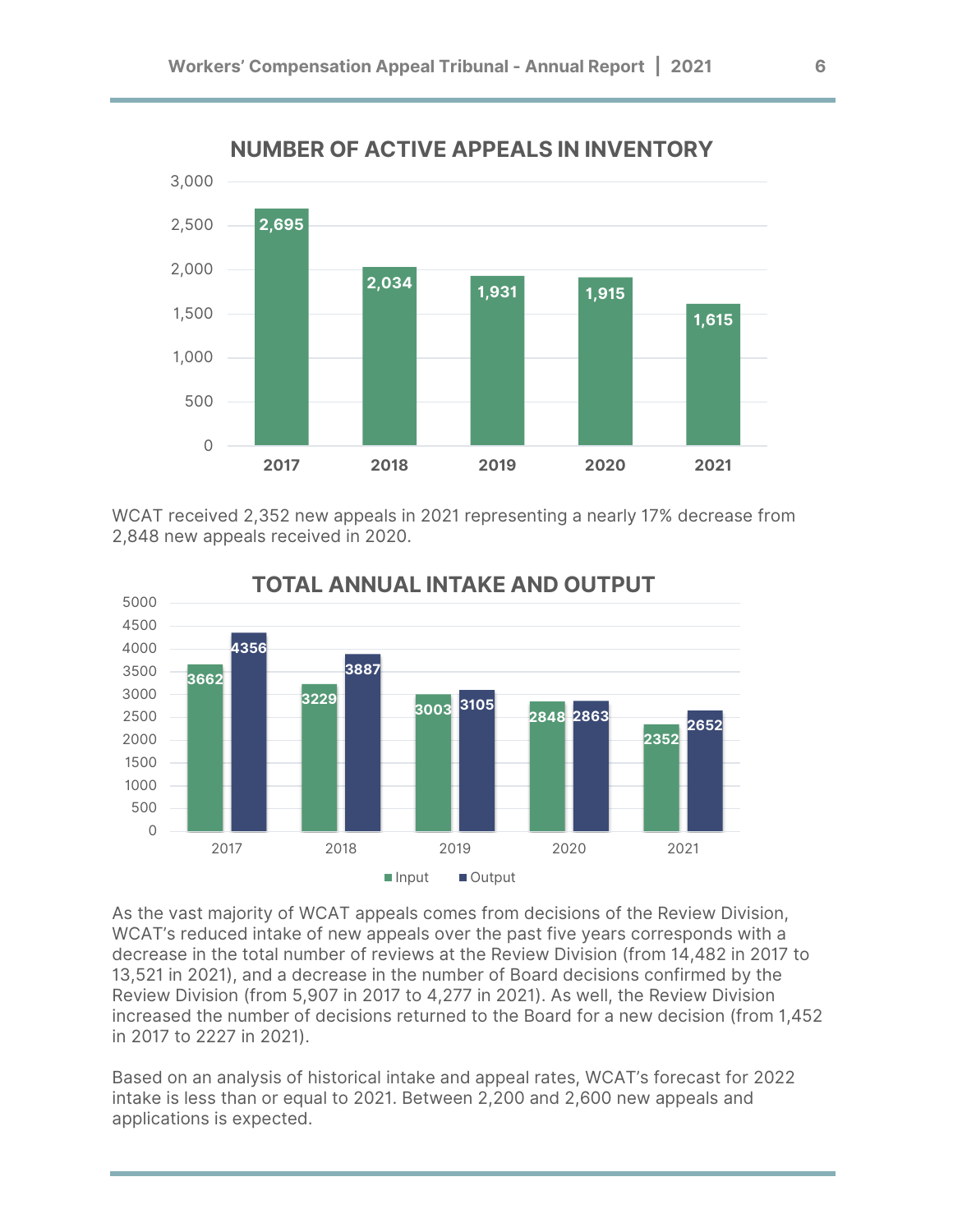The output of summary and merit decisions and determinations in 2021 was 2,652. The chart above shows the changes in WCAT's output over a five-year period. The vast majority of the output, as shown below, consisted of merit decisions.



# **APPEAL OUTPUT BY TYPE**

## **Time to Decision**

Section 306 of the Act requires WCAT to decide new appeals within 180 days from the date that WCAT receives from the Board the records (or disclosure) relating to the decision under appeal. The appeal submission process does not begin until WCAT receives that disclosure from the Board.

The chair or the chair's delegate may extend the 180-day statutory timeframe up to a maximum of 90 days if the appellant requests and receives additional time to make submissions or submit new evidence and WCAT grants to the other parties a similar opportunity (additional time for submissions).

The chair or the chair's delegate may also extend the statutory timeframe on the basis of complexity (additional time for decision). For example, additional time may be required where a WCAT panel finds it necessary to pursue further investigations.

Lastly, an appeal may be suspended in situations where WCAT is waiting for any of the following:

- a pending Board determination that was requested by a WCAT panel with respect to a matter that it considers should have been, but was not, determined by the Board;
- a pending Board decision respecting a matter that is related to an appeal; or,
- a pending report from an independent health professional.

The 180-day statutory timeframe clock is stopped in such situations.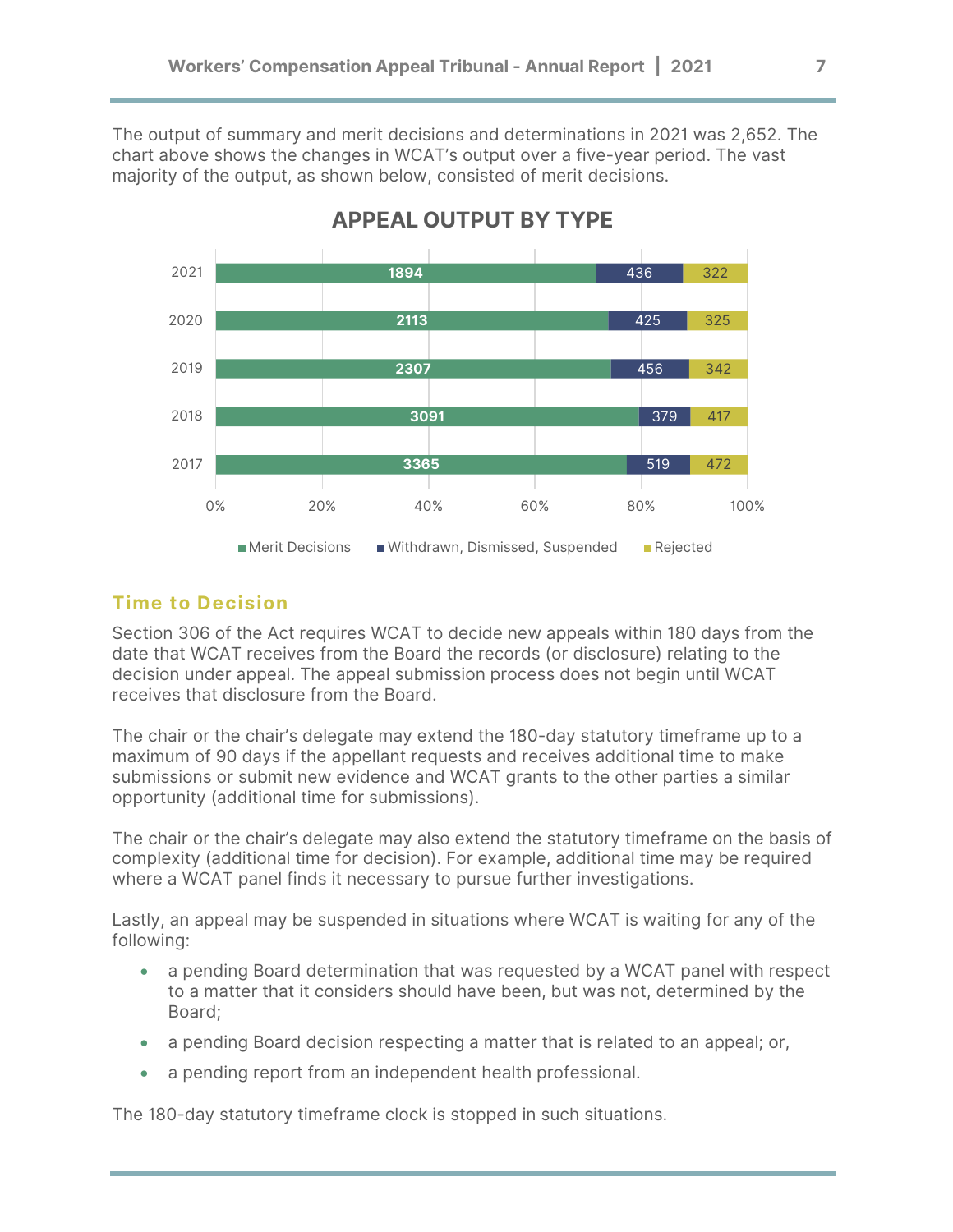The illustration below reflects the average number of days for completing appeals in 2021, taking into account the various situations described above.

| <b>Notice of Appeal</b>                                                                                  | <b>All Appeals</b>                                                                                                                                                                                                                                | <b>Appeals With No</b><br><b>Additional Time</b>                                                                                                                                                                                        |
|----------------------------------------------------------------------------------------------------------|---------------------------------------------------------------------------------------------------------------------------------------------------------------------------------------------------------------------------------------------------|-----------------------------------------------------------------------------------------------------------------------------------------------------------------------------------------------------------------------------------------|
| Time from the date of<br>receipt of the notice of<br>appeal to the date the<br>final decision is issued. | Time from the date of<br>receipt of disclosure from<br>the Board to the date the<br>final decision is issued for<br>all appeals (including<br>those where additional<br>time for submissions and<br>additional time for<br>decision was granted). | Time from the date of<br>receipt of disclosure from<br>the Board to the date the<br>final decision is issued<br>(excluding appeals where<br>there was either additional<br>time for submissions or<br>additional time for<br>decision). |
| 276                                                                                                      | 204                                                                                                                                                                                                                                               | 112                                                                                                                                                                                                                                     |

## **Appeals and Applications**

Appeals and applications to WCAT are comprised of:

- appeals to WCAT from decisions made by review officers in the Review Division and direct appeals from decisions of other Board officers;
- applications for certificates for court actions; and,
- applications for reconsideration of WCAT decisions.

The Act provides that parties may appeal to WCAT from compensation, assessment, and occupational health and safety decisions of the Review Division. The Act also provides that some Board decisions are appealable directly to WCAT without being reviewed by the Review Division, and that some other applications are made directly to WCAT. These direct appeals and applications include reopenings on application, discriminatory action complaints, requests for reconsideration of WCAT decisions, and applications for certificates for court actions.

#### **a) Type of Appeal**

Of the 2,352 appeals received by WCAT in 2021, 90% arose from decisions of Board review officers and 10% were direct. The vast majority of WCAT appeals relate to compensation matters. The following two charts show the breakdown of the types of appeals and applications received in 2021: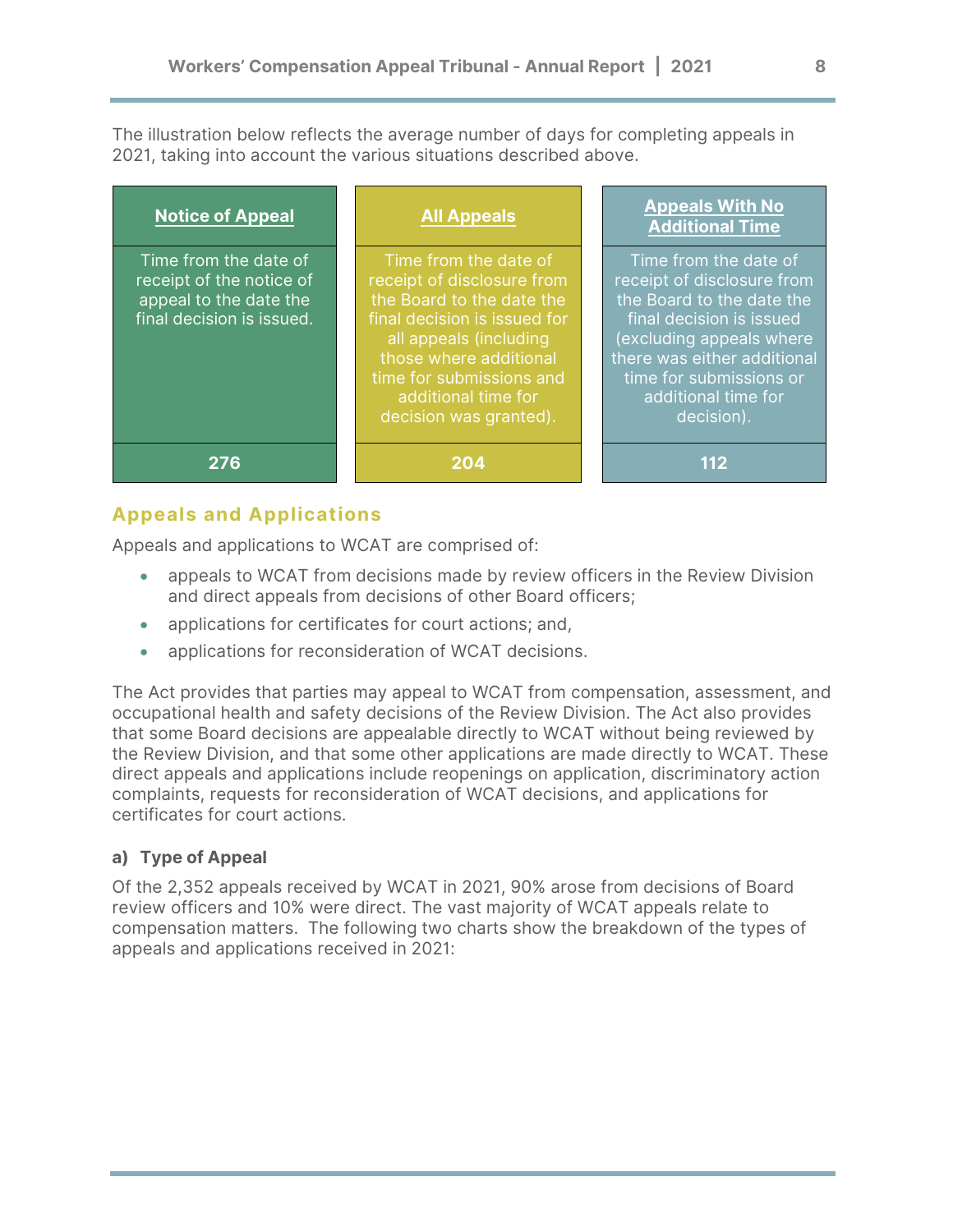

#### **b) Merit Decisions**

WCAT made 1,894 merit decisions on appeals and applications in 2021, 36 of which concerned applications for certificates for court actions. The remaining 1,858 merit decisions concerned appeals from decisions of the Review Division or Board officers.

#### **c) Merit Decision Outcomes**

WCAT has the statutory authority to vary, confirm, or cancel the appealed decision or order.

"Vary" means that WCAT varied the previous decision in whole or in part. As a result, whether WCAT has fully granted the remedies requested by the appellant on all issues arising under the appeal or merely changed a minor aspect of the previous decision, the decision is considered as "varied."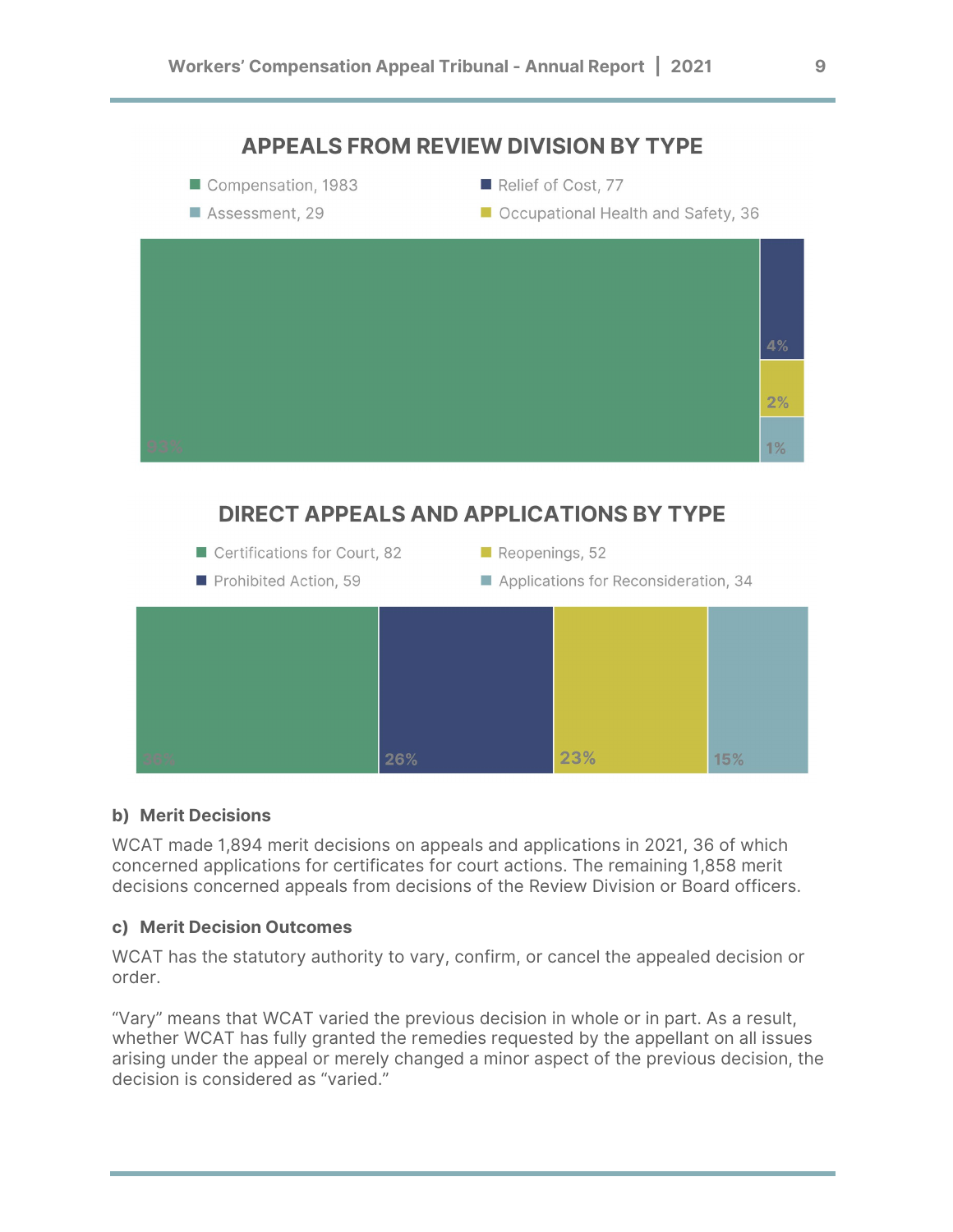"Confirm" means that WCAT agreed with all aspects of the previous decision.

"Cancel" means that WCAT set aside the previous decision without a new or changed decision being provided in its place.

Overall, in 2021, 33% of WCAT appeals were varied, 64% were confirmed, 1% were cancelled, and 2% were certifications to court.

The graphic below shows the decision outcomes for different types of appeals in 2021:



# **MERIT DECISION OUTCOMES**

An appeal may raise numerous issues and WCAT may allow or deny the appeal on each issue. In 2021, WCAT decided 2,541 issues that arose out of the 1,894 appeals that led to merit decisions.

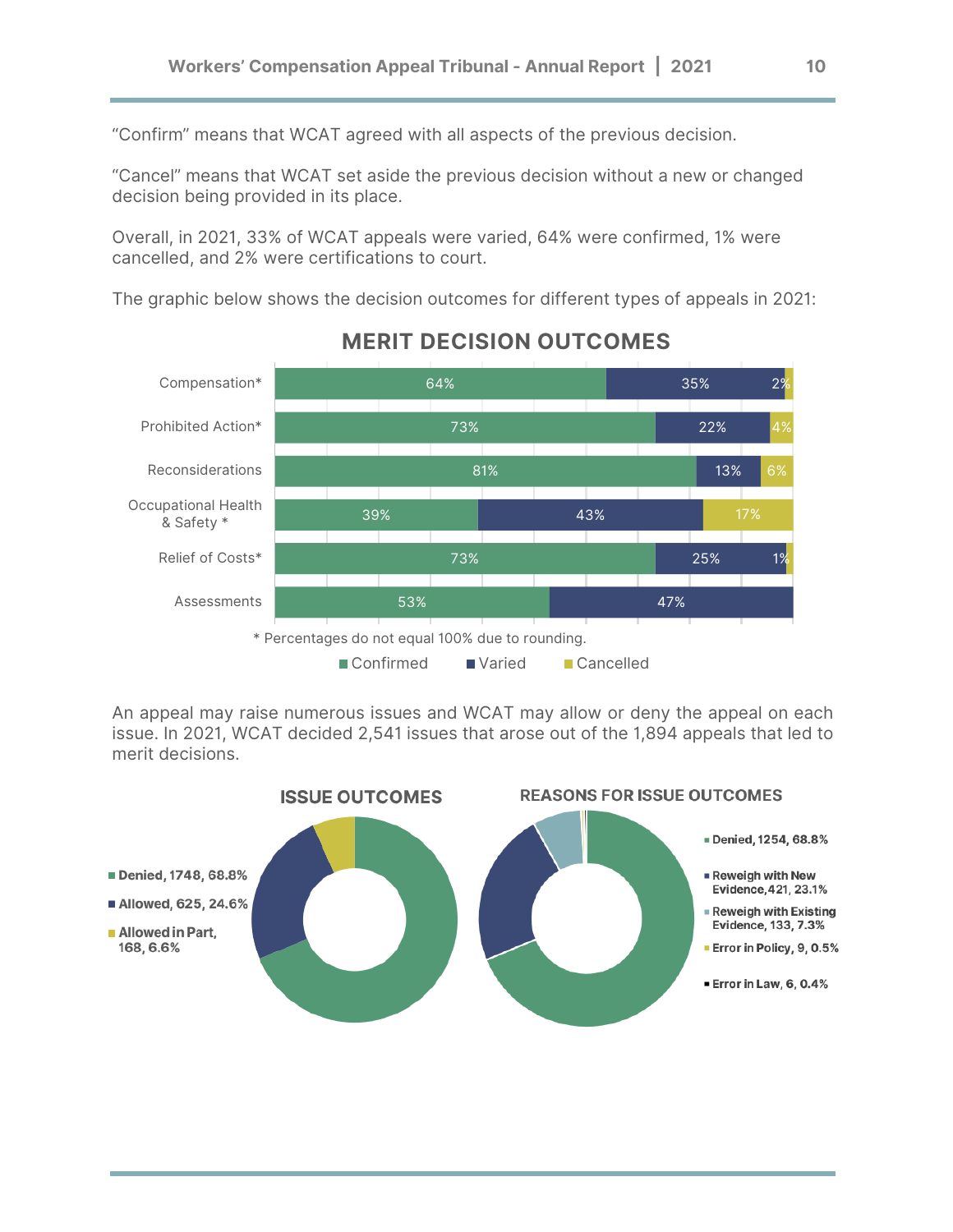#### **d) Top Five Issue Groups for WCAT Appeals**

| <b>Appeal Issue</b>                     | <b>Merit</b><br><b>Decisions</b> | <b>Percentage</b><br>of Total<br><b>Decisions</b> | Allowed /<br><b>Allowed</b><br>in Part | <b>Denied</b> |
|-----------------------------------------|----------------------------------|---------------------------------------------------|----------------------------------------|---------------|
| <b>Compensation For Personal Injury</b> | 809                              | 31.9%                                             | 26.2%                                  | 73.8%         |
| <b>Permanent Partial Disability</b>     | 351                              | 13.8%                                             | 52.7%                                  | 47.3%         |
| <b>Temporary Partial Disability</b>     | 206                              | 8.1%                                              | 26.2%                                  | 73.8%         |
| <b>Occupational Disease</b>             | 183                              | 7.2%                                              | 29.5%                                  | 70.5%         |
| <b>HealthCare</b>                       | 126                              | 5%                                                | 32.5%                                  | 67.5%         |

#### **e) Requests for Extensions of Time**

WCAT decided 140 requests for extensions of time to appeal; allowing 75 and denying 65.

#### **Appeal Paths**

WCAT decides appeals and applications in one of two ways:

- 1) after an oral hearing; or,
- 2) after reading and reviewing the Board's records, any new evidence, and the submissions of the parties (written submissions).

The graph below shows that the majority of appeals and applications decided in 2021 were by way of written submissions. This remained relatively stable in 2021, when compared to appeal paths in 2020, the first year of the pandemic.



## **ORAL HEARINGS VS. WRITTEN SUBMISSIONS**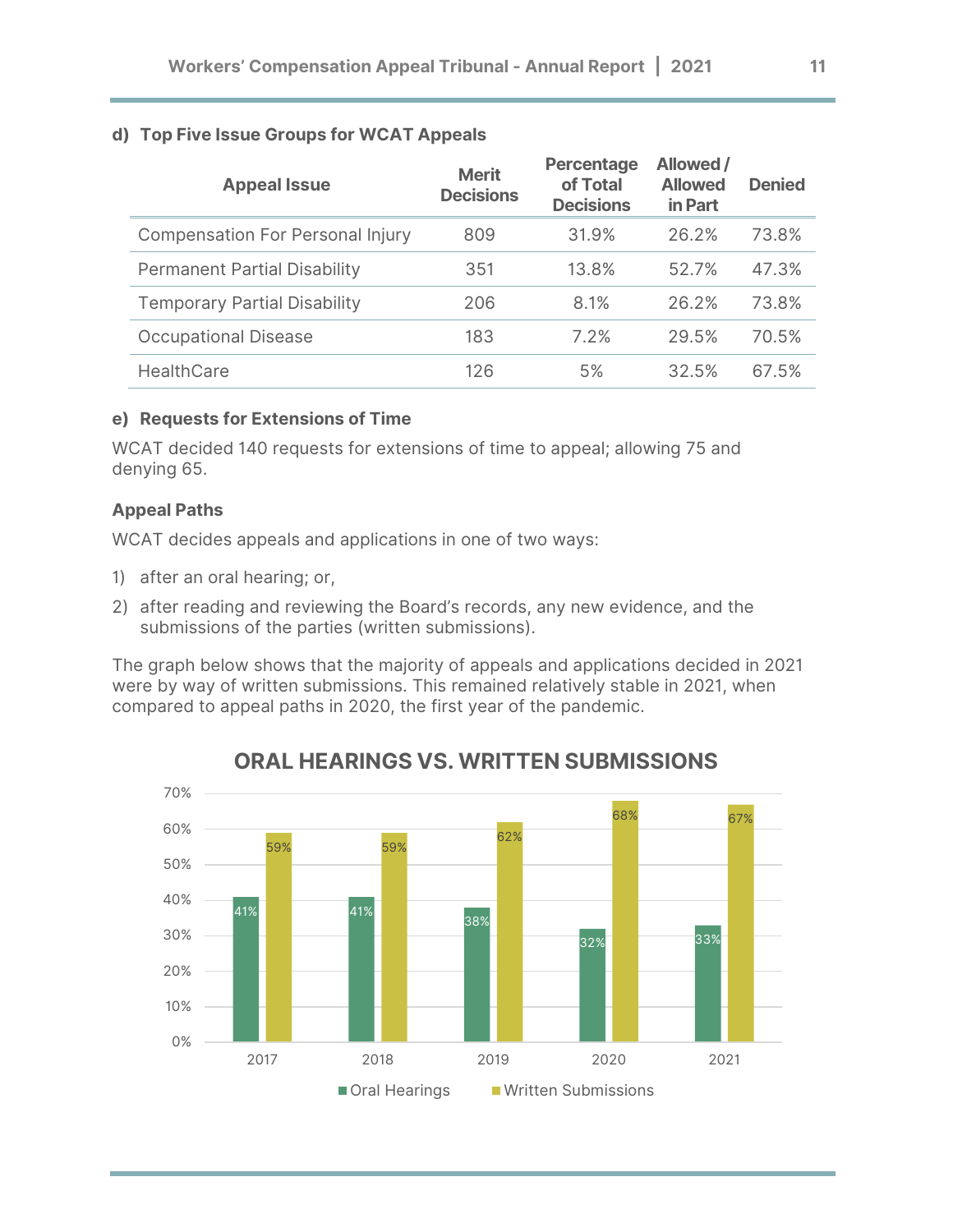#### **Method of Oral Hearing**

In 2021, WCAT held 590 oral hearings. Due to the COVID-19 pandemic and ongoing efforts to stop the spread of COVID, WCAT continued to limit the number of in-person oral hearings, as well as travel outside the Lower Mainland. WCAT primarily conducted oral hearings by way of videoconference or teleconference. The following table shows the number of oral hearings by type of hearing for 2021:

# **METHOD OF HEARING**

- Videoconference, 504 In-person (Richmond), 6
- Teleconference, 80



## **Appellants and Applicants**

The vast majority of appeals and applications that WCAT received were from workers. The following table shows the percentage of appellants and applicants by the type of appeal or application. The table does not include assessment or relief of costs appeals, as the appellant in those appeals is always the employer.

|                                      | <b>APPELLANT / APPLICANT</b> |                 |                  |
|--------------------------------------|------------------------------|-----------------|------------------|
| <b>Type of Appeal or Application</b> | <b>Worker</b>                | <b>Employer</b> | <b>Dependant</b> |
| Compensation                         | 80.2%                        | 19.3%           | 0.5%             |
| <b>Direct Reopening</b>              | 94.2%                        | 5.8%            | $0\%$            |
| <b>Prohibited Action</b>             | 55.9%                        | 44.1%           | 0%               |
| Occupational Health and Safety       | 11.1%                        | 88.9%           | $0\%$            |
| Reconsideration                      | 91.2%                        | 5.9%            | 2.9%             |

#### **Representation**

The following table shows the percentage of appeals and applications for which the appellant or applicant had a representative. Representatives may be workers' or employers' advisers, lawyers, consultants, family members, or friends.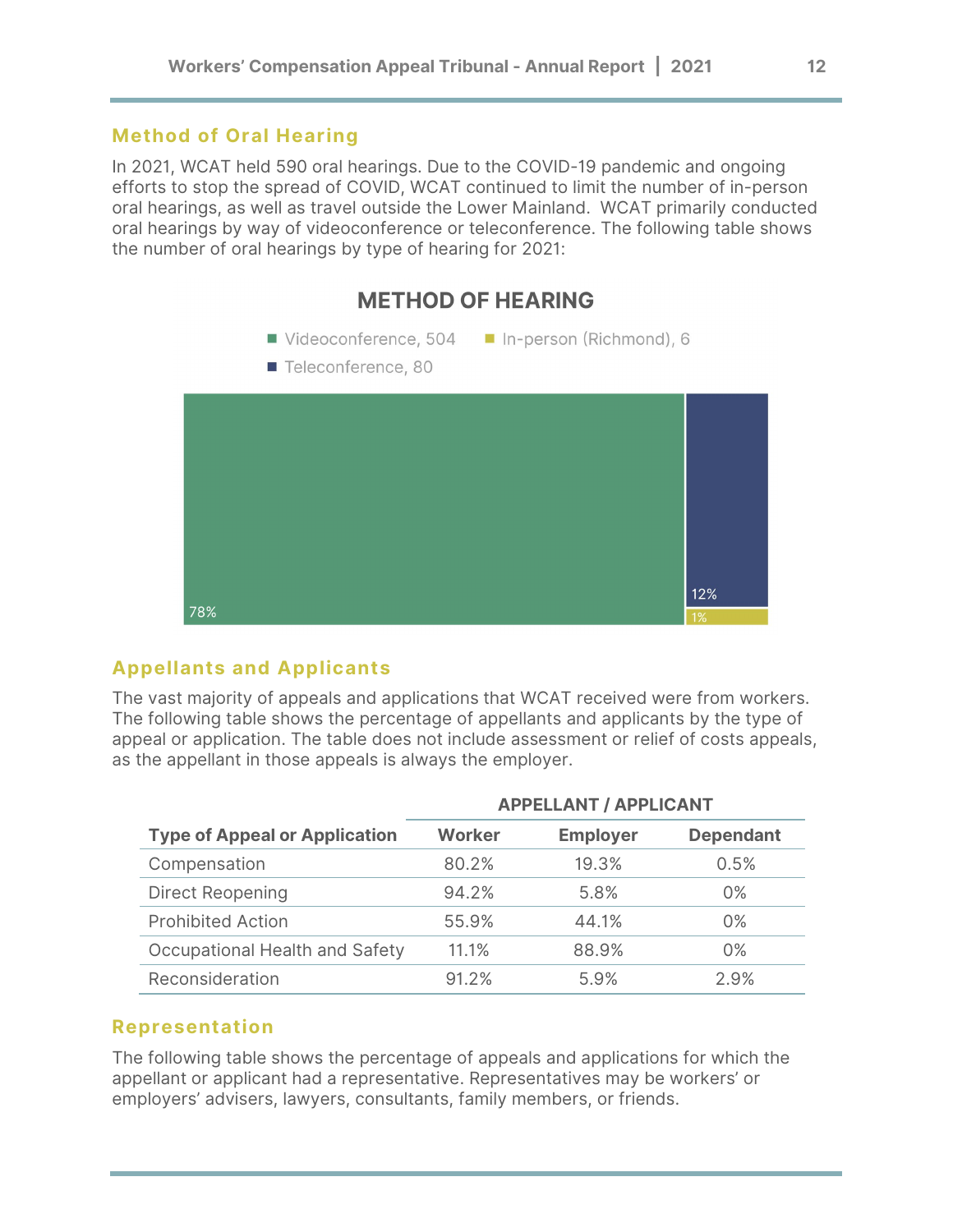|                                      | <b>PERCENT REPRESENTED WHERE APPELLANT /</b><br><b>APPLICANT IS:</b> |                 |                  |  |
|--------------------------------------|----------------------------------------------------------------------|-----------------|------------------|--|
| <b>Type of Appeal or Application</b> | <b>Worker</b>                                                        | <b>Employer</b> | <b>Dependant</b> |  |
| Assessment                           | $0\%$                                                                | 60.5%           | 0%               |  |
| Compensation                         | 59.4%                                                                | 84.8%           | 66.7%            |  |
| Occupational Health and Safety       | 0%                                                                   | 75%             | $0\%$            |  |
| <b>Prohibited Action</b>             | 24.3%                                                                | 69.6%           | $0\%$            |  |
| <b>Reconsiderations</b>              | 37.5%                                                                | 0%              | 0%               |  |
| <b>Relief of Costs</b>               | 100%                                                                 | 91.6%           | $0\%$            |  |

In 2021, the representation rate amongst workers on compensation appeals dropped to its lowest level in five years. This implies that there was a higher rate of selfrepresentation amongst workers. This underscores the need for WCAT to continue to work to ensure that the tribunal's processes are accessible to all.



# **PERCENTAGE OF WORKERS/EMPLOYERS WITH A REPRESENTATIVE - Compensation Appeals**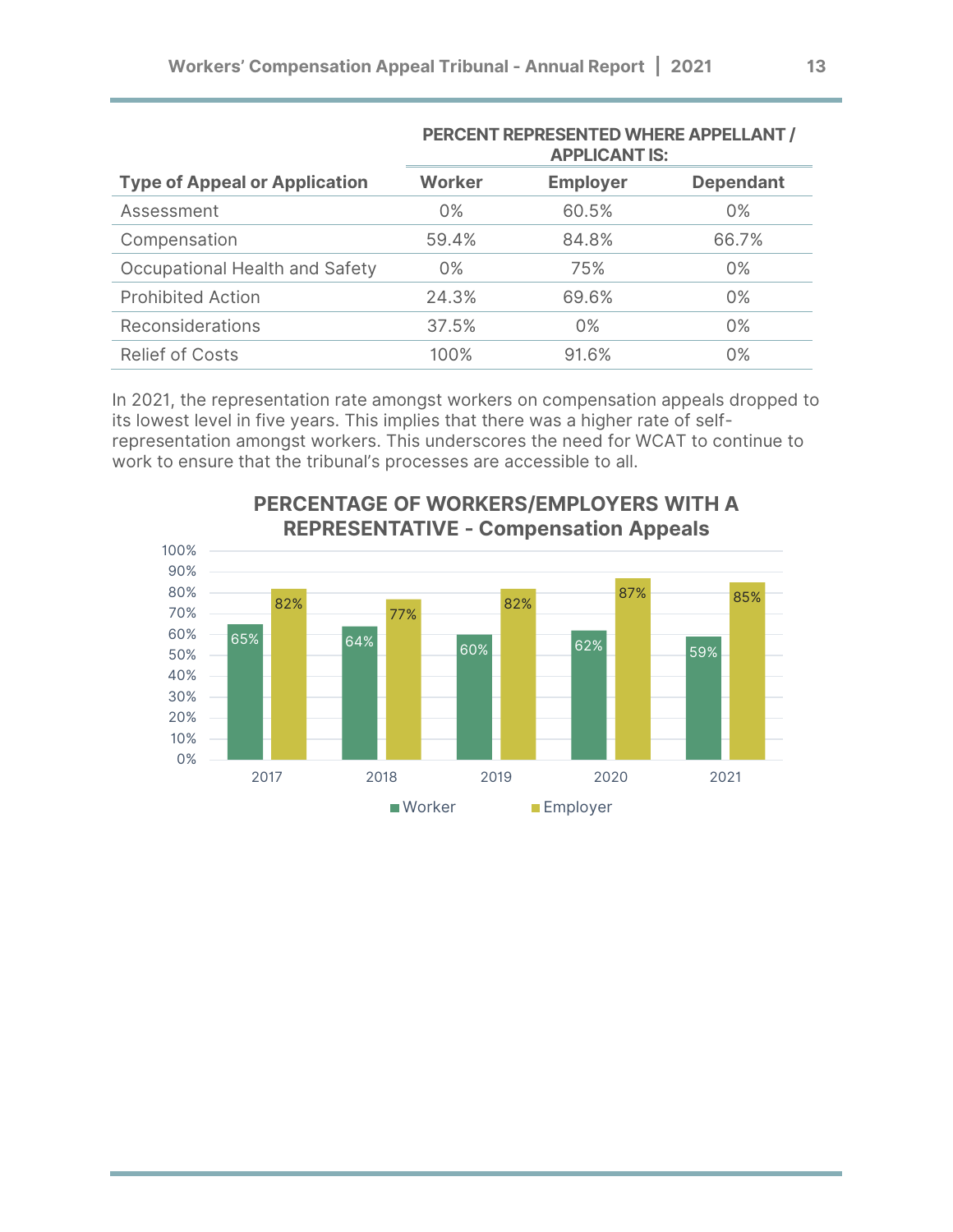# <span id="page-13-0"></span>**NOTEWORTHY WCAT DECISIONS**

Noteworthy WCAT decisions are decisions selected by WCAT staff because they may provide significant commentary or interpretative guidance regarding workers' compensation law or policy, or comment on important issues related to WCAT procedure. Decisions are also selected as noteworthy on the basis that they may serve as general examples of the application of provisions of the Act and regulations, the policies of the board of directors of the Board, or various adjudicative principles.

Noteworthy decisions are not binding on WCAT. Although they may be cited and followed by WCAT panels, they are not necessarily intended to become leading decisions. It is open to WCAT panels to consider any previous WCAT decision in the course of considering an appeal or application.

WCAT decisions, including noteworthy decisions and their summaries, are publicly accessible and searchable on the WCAT website at [http://www.wcat.bc.ca/home/search](http://www.wcat.bc.ca/home/search-past-decisions/)[past-decisions/.](http://www.wcat.bc.ca/home/search-past-decisions/) The website also contains a document listing all noteworthy WCAT decisions organized by subject and date which is available at [noteworthy-wcat](https://www.wcat.bc.ca/app/uploads/sites/638/2022/01/noteworthy-wcat-decisions-subject-index.pdf)[decisions-subject-index.pdf.](https://www.wcat.bc.ca/app/uploads/sites/638/2022/01/noteworthy-wcat-decisions-subject-index.pdf)

## **Summaries of New Noteworthy WCAT Decisions in 2021**

(a) A1701687 - Decision Date: December 27, 2018 Panel: D. Sigurdson

**The date of injury for a claim for mental disorder is when the worker has a psychological reaction to a work incident or event.** Determination of the date of injury requires consideration of medical and non-medical evidence regarding the onset of symptoms of the mental disorder and when the worker associated those symptoms to work events. If the worker applies for compensation beyond the one year time period, the decision maker must consider any special circumstances that could have precluded the worker from making the application in time.

(b) A1900053 - Decision Date: June 12, 2019 Panel: H. Thomson

**A subjective and objective analysis is required to determine whether a worker has a mental disorder compensable under section 135**. This decision is noteworthy because it provides a clear, concise, and organized example of the application of the subjective and objective analysis in cases involving mental disorders. In particular, it addresses the issue of whether there is a significant work-related stressor and Policy item #C3-12.00 in the Rehabilitation Services and Claims Manual, Vol. II.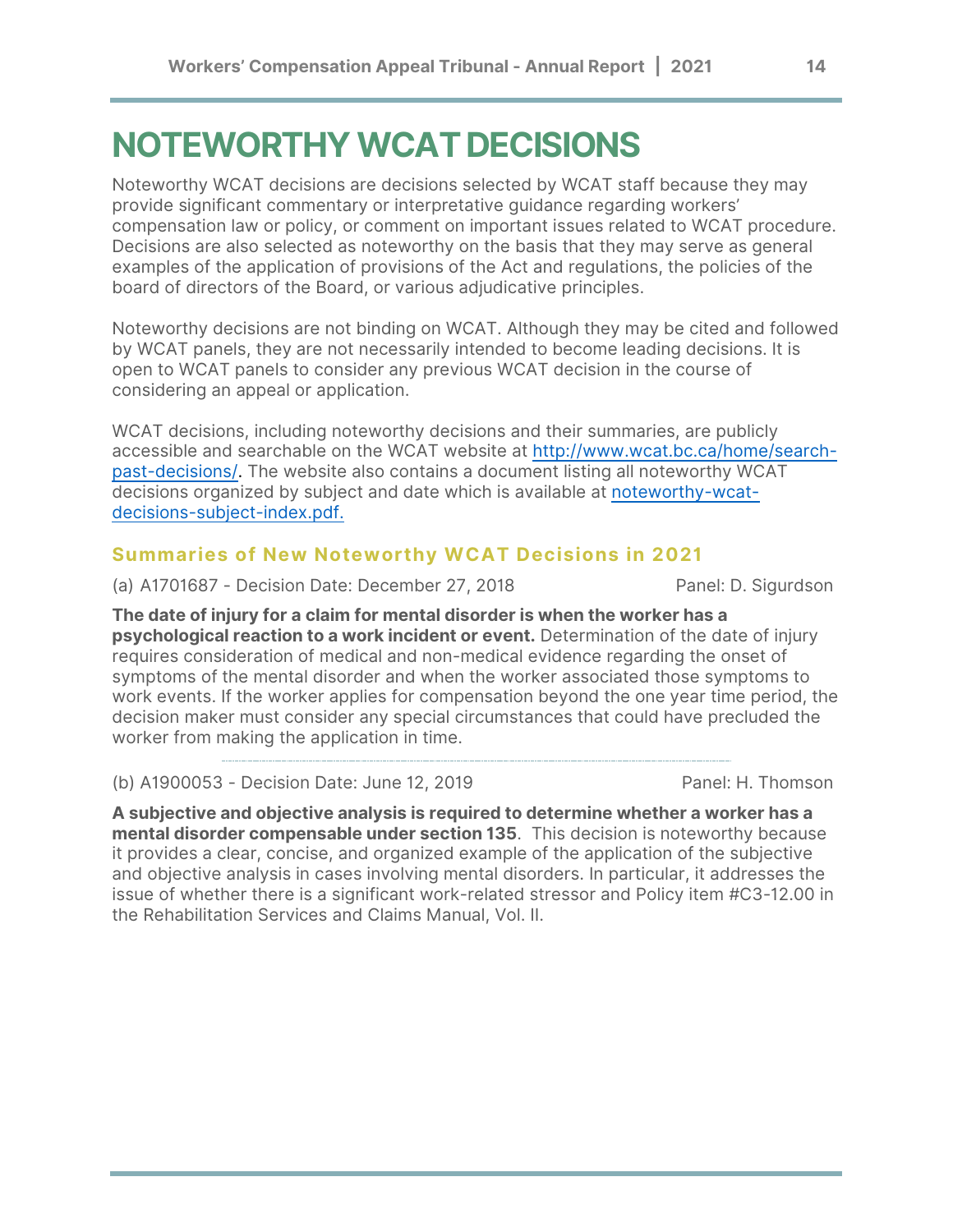#### (c) A2001695 - Decision Date: July 21, 2021 Panel: A. Banerjee

**Administrative penalties should be proportional to the employer's blameworthiness in committing the underlying violation of occupational health and safety legislation.** On this appeal of an administrative penalty, several mitigating factors including the employer's robust safety program and whether the violation was truly high risk were considered. WCAT found that an administrative penalty would not have any greater effect on the employer's behaviour than would a warning letter and concluded that despite the deterrent effect a penalty may have on other employers, the prospective penalty was grossly disproportionate punishment of the employer's conduct. WCAT was satisfied that policy P2-95-1 of the *Prevention Manual* conferred a discretion on decisionmakers to consider the proportionality of an administrative penalty.

#### <span id="page-14-0"></span>(d) A2002725 – Decision Date: July 6, 2021 Panel: E. Murray

In determining whether a workplace incident was a traumatic event or a significant stressor under section 135 (mental disorder), **consideration must be given to the worker's general characteristics based on an objective and subjective analysis**. To apply the analysis, the decision maker must distinguish between when the worker's general characteristics affect the worker's perception of the reality of the workplace event or stressor versus the general characteristics that make the reality of the workplace event or stressor more impactful on the worker than it would be on someone without those general characteristics. When the worker's general characteristics affect the worker's perception of the reality of the event or stressor, less weight should be given to the general characteristics, and more weight should be given to the objective reality.

# **WCAT RECONSIDERATIONS**

WCAT decisions are "final and conclusive" pursuant to section 255(1) of the Act, but are subject to reconsideration based on two limited grounds:

- new evidence under section 310 of the Act; and,
- jurisdictional error.

Applications for reconsideration involve a two-stage process. The first stage results in a written decision, issued by a WCAT panel, about whether there are grounds for reconsideration of the original decision. If the panel concludes that there are no grounds for reconsideration, WCAT takes no further action on the matter. If the panel decides that there are grounds for reconsideration, the second-stage is engaged and the original decision is reconsidered.

The analysis in the first and second stages of the process differs depending on the grounds argued by the party applying for a reconsideration.

On an application to reconsider a WCAT decision on the new evidence ground, the panel will determine whether the evidence is substantial and material to the decision, and whether the evidence did not exist at the time of the hearing or did exist at that time, but was not discovered and could not have been discovered through the exercise of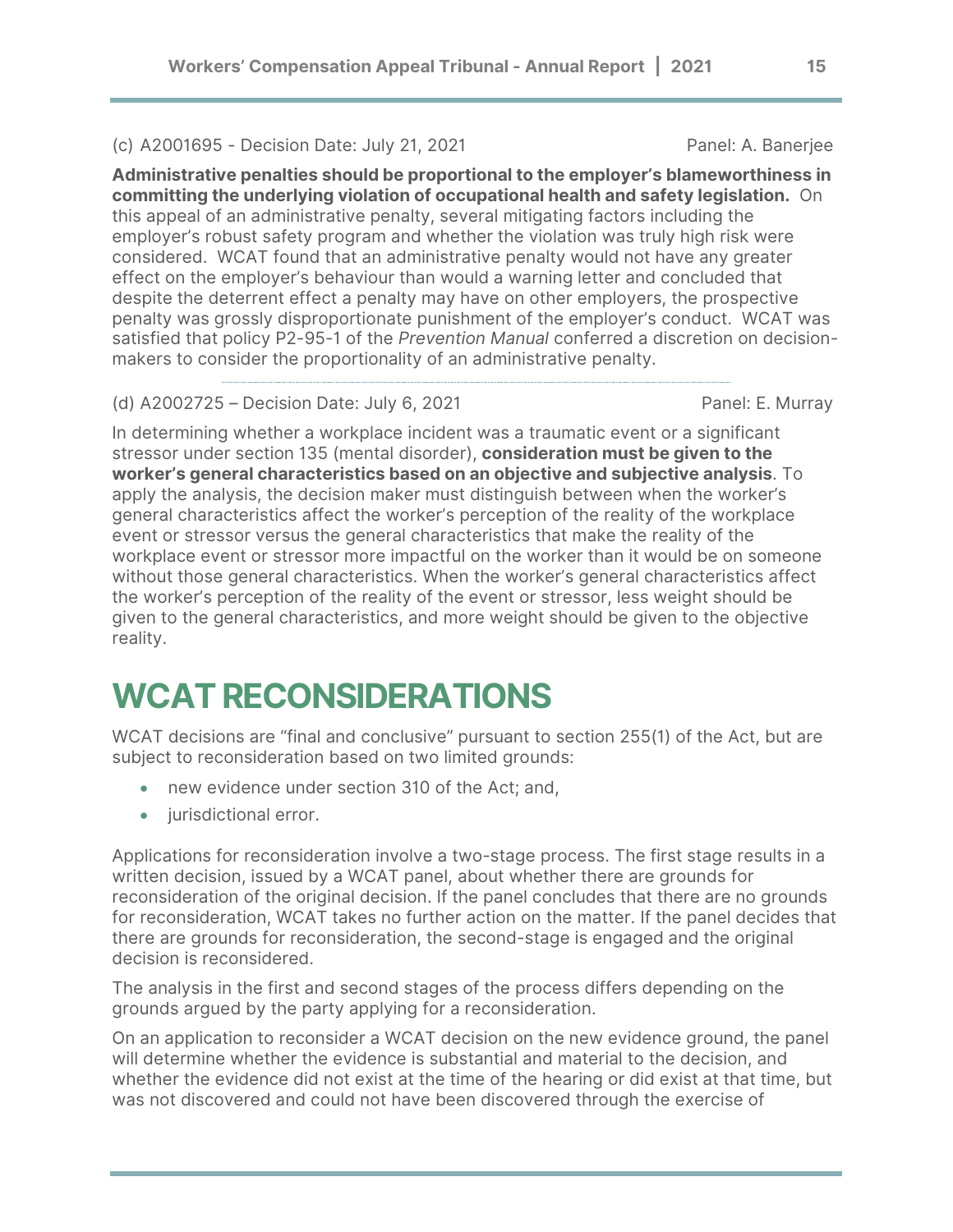reasonable diligence. If the panel determines that there is new evidence that meets those criteria, WCAT will reconsider the original decision on the basis of the new evidence.

On an application to reconsider a WCAT decision on the basis of a jurisdictional error, a panel will determine whether such an error has been made. If the panel allows the application and finds the decision void, in whole or in part, WCAT will hear the affected portions of the appeal afresh.

During 2021, WCAT issued 32 stage one decisions involving one or both grounds. The outcomes of the stage one reconsideration decisions were as follows:

| <b>Type of Reconsideration</b> | Number of<br><b>Reconsideration</b><br><b>Decisions</b> | Allowed/<br><b>Allowed in part</b> | <b>Denied</b> |
|--------------------------------|---------------------------------------------------------|------------------------------------|---------------|
| Jurisdictional Error           | 13                                                      |                                    |               |
| New Evidence                   | 10                                                      |                                    |               |
| <b>Both Grounds Alleged</b>    | 9                                                       |                                    |               |
| TOTAL                          | 32                                                      |                                    | 28            |

# <span id="page-15-0"></span>**JUDICIAL REVIEW OF WCAT DECISIONS**

## **Judicial Review Applications**

In 2021, WCAT was served with 27 applications for judicial review of WCAT decisions and three appeals of judicial review decisions of the Supreme Court of British Columbia.

A party may apply to the Supreme Court of British Columbia for judicial review of a WCAT decision. On judicial review, the court examines the decision to determine whether the decision, or the process used in making the decision, was outside of WCAT's jurisdiction. The requested remedy will therefore be granted only in limited circumstances. A judicial review is not an appeal and does not involve an investigation into the merits of the decision. The usual remedy is for the court to void the WCAT decision in whole, or in part, and refer the matter back to WCAT to be decided afresh. Decisions of the Supreme Court of British Columbia may be appealed to the British Columbia Court of Appeal.

Under section 57(1) of the *Administrative Tribunals Act* (ATA), an application for judicial review of a final decision of WCAT must be commenced within 60 days of the date the decision is issued. Under certain circumstances, the court may extend the time for applying for judicial review. In 2021 the time limits for filing were suspended because of the COVID-19 pandemic. The suspension was lifted on March 25, 2021.

## **Judicial Review Decisions**

The following court decisions were made in relation to judicial review applications in 2021. Only those court decisions made in writing or transcribed (if the decision was given orally) are included. A complete list of court decisions involving WCAT are provided on WCAT's website, with summaries, at [Judicial review decisions.](https://www.wcat.bc.ca/home/resources/judicial-review-decisions/)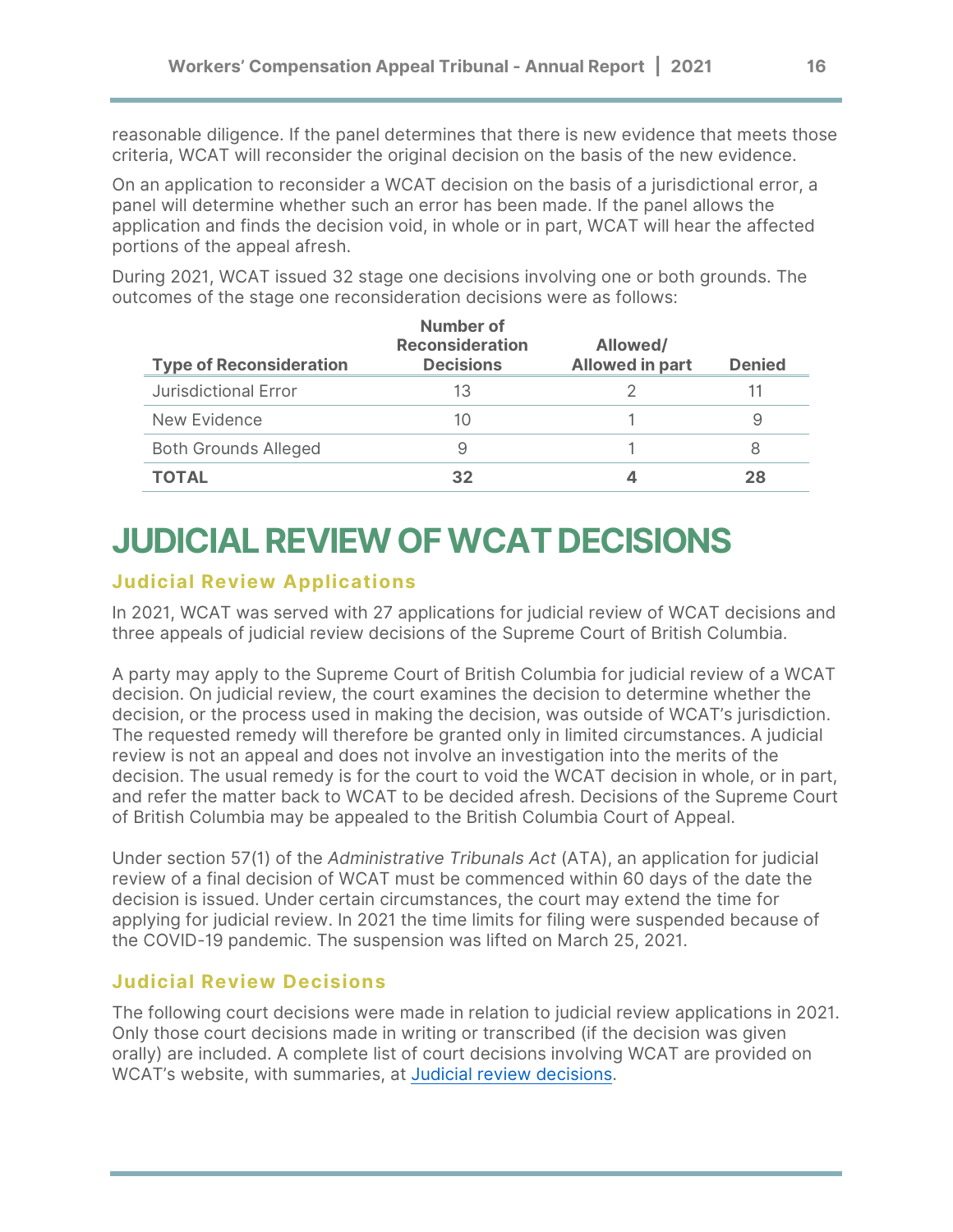#### *a) Brown Bros. Motor Lease Canada Ltd. v. Workers' Compensation Appeal Tribunal, 2021 BCSC 53 (January 14, 2021)* **affirmed** *2022 BCCA 20* **Decision under review: A1603743**

The flight crew of a U.S.-based airline were injured in a motor vehicle accident while being driven from their hotel to the airport in Vancouver. The crew were on a layover, taking required rest between flights. They were scheduled to fly from Vancouver to the United States. Each of the crew members was an American citizen. Each crew member commenced litigation in B.C. suing those they alleged to be responsible for the accident and seeking damages. The defendant driver was in the course of his employment when the accident happened and the defendants pleaded that the action was barred by section 127 of the Act. The plaintiffs applied to the WCAT under section 311 for a determination of whether their injuries arose out of and in the course of their employment. WCAT determined that, through application of policy item AP1-4-1of the Board's *Assessment Manual*, the Act did not apply to the plaintiffs because they had no attachment to B.C. industry.

The Court dismissed the defendant's petition for judicial review. The Court found that WCAT had resolved the appeal by answering in the negative the question of whether the plaintiffs were workers to whom the Act applied. As this was a question of statutory interpretation, with reference to policy item AP1-4-1, the WCAT decision could only be disturbed if the tribunal made a patently unreasonable finding. The court concluded that WCAT's finding was not patently unreasonable. Policy AP1-4-1 notes that when the flight crew of an airline from outside B.C. are on a "turn-around" flight, they may be excluded from coverage under the Act. The Court held that it was not unreasonable for WCAT to find that the policy should have the same effect for flight crew on a "layover" rather than a "turn-around".

On January 20, 2022, the B.C. Court of Appeal denied the defendant's appeal of the judicial review decision (*Brown Bros. Motor Lease Canada Ltd. v. Workers' Compensation Appeal Tribunal*, 2022 BCCA 20). The Court found that the reviewing judge was correct that WCAT's analysis was founded on statutory interpretation and was not patently unreasonable. It was therefore unnecessary for the Court to separately address the constitutional applicability of the Act.

#### *b) Halvarson v. Workers' Compensation Appeal Tribunal, 2021 BCSC 71 (January 18, 2021)* **Decision under review: A2000655**

WCAT determined that the petitioner's permanent disability award would end when he turned 65. The petitioner, who was 50 at the time of his injury, and 64 at the time of the Board's decision determining his retirement age, argued that his financial circumstances required him to work to age 75.

The Court found that WCAT's decision was not patently unreasonable and dismissed the petition for judicial review. WCAT was not bound to find in favour of the petitioner simply because his evidence was uncontradicted. It was also not patently unreasonable to conclude that the Act and policy creates a practical presumption on workers to lead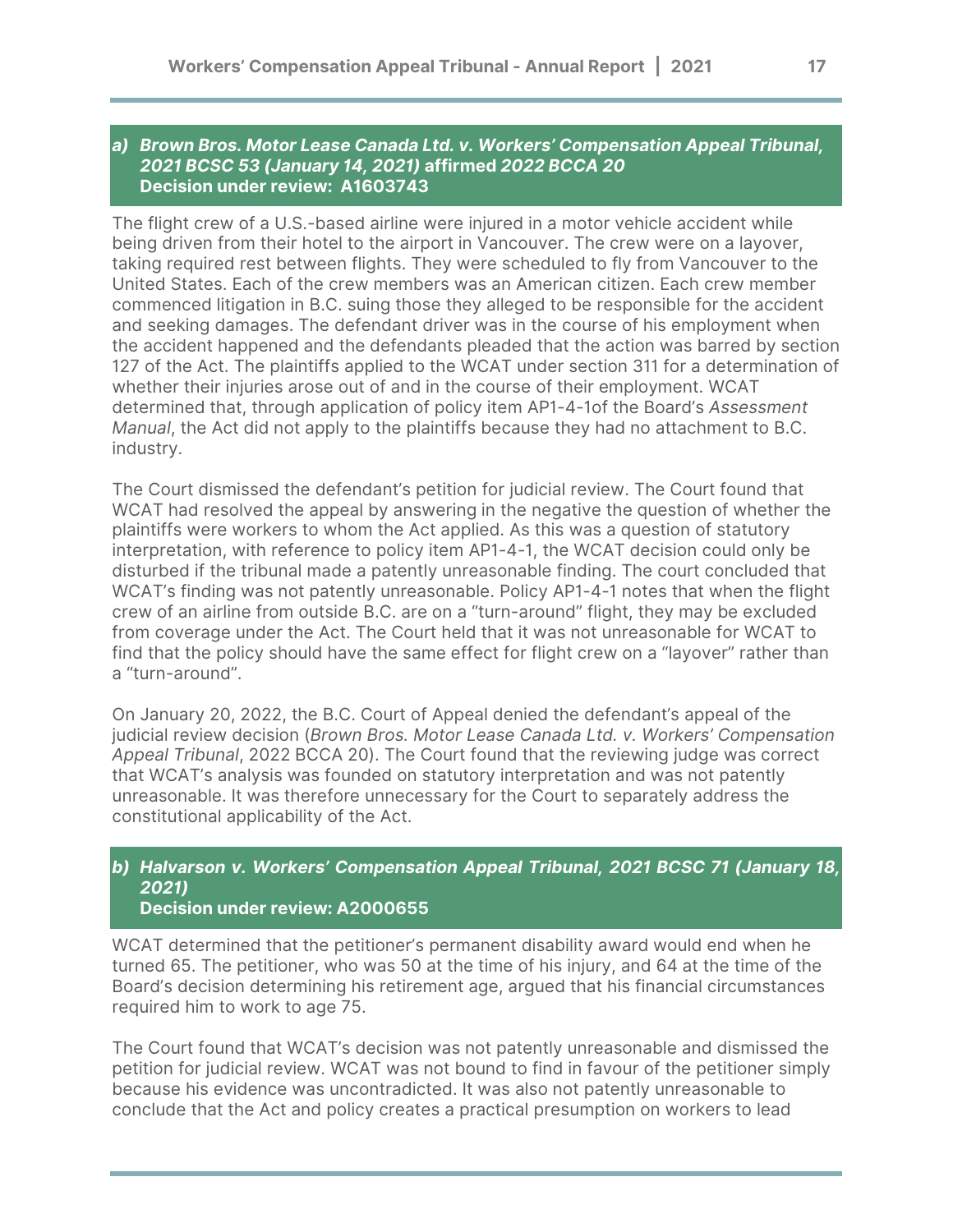evidence. WCAT had no obligation to further investigate simply because it concluded that there was insufficient positive evidence to support a later retirement date.

#### *c) Richmond Elevator Maintenance Ltd. v. British Columbia (Workers Compensation Appeal Tribunal), 2021 BCSC 91 (January 21, 2021)* **Decision under review: A1606046**

In the decision appealed to WCAT, the Board had found that the employer had violated the same provision of the *Occupational Health and Safety Regulation* on three occasions. The issue before WCAT was whether the circumstances permitted the Board to impose a greater penalty based on a repeat violation. At the time, policy D12-196-6 (now policy P2- 95-5) of the *Prevention Manual* required, among other things, that before a repeat penalty can be imposed, the employer must have been given notice of a potential penalty for the prior violation. After the first violation in this case, the Board warned the employer instead of imposing a penalty. After the second violation, the Board's investigation report indicated there were grounds for imposing a penalty. Before the Board imposed a penalty, the third violation occurred. The Board imposed a penalty for the second violation and another, increased penalty for the third violation on the basis that it was a repeat violation. The WCAT panel concluded that the Board's investigation report, when read in the context of the earlier warning letter was sufficient to provide the required notice of potential penalty.

On judicial review, the court found that the warning letter and investigation report were ambiguous and could not amount to the required notice. The court found that the WCAT panel had not explained how the two documents read together provided the required notice, and that fundamental flaw rendered the decision patently unreasonable.

# *d) Dhillon v. Workers' Compensation Appeal Tribunal, 2021 BCSC 174 (February 4, 2021)*

#### **Decision under review: A1901124**

The plaintiff was a care aide who provided assistance to clients in their homes. She was injured in a motor vehicle accident that occurred when she was driving home, after leaving her last client of the day. The defendant was allegedly responsible for the motor vehicle accident. He was a tow truck driver who had towed a vehicle from one body shop owned by his employer to another and was heading home when the accident occurred. In a determination made pursuant to section 311 of the Act, WCAT found that both were workers, they were both traveling employees, and they were both in the course of their employment when the accident occurred.

On judicial review, the court found that the panel did not simply adopt the reasoning of previous decisions but determined that those decisions were consistent with its own reasoning. Accordingly, the court found the WCAT decision was not patently unreasonable and dismissed the petition.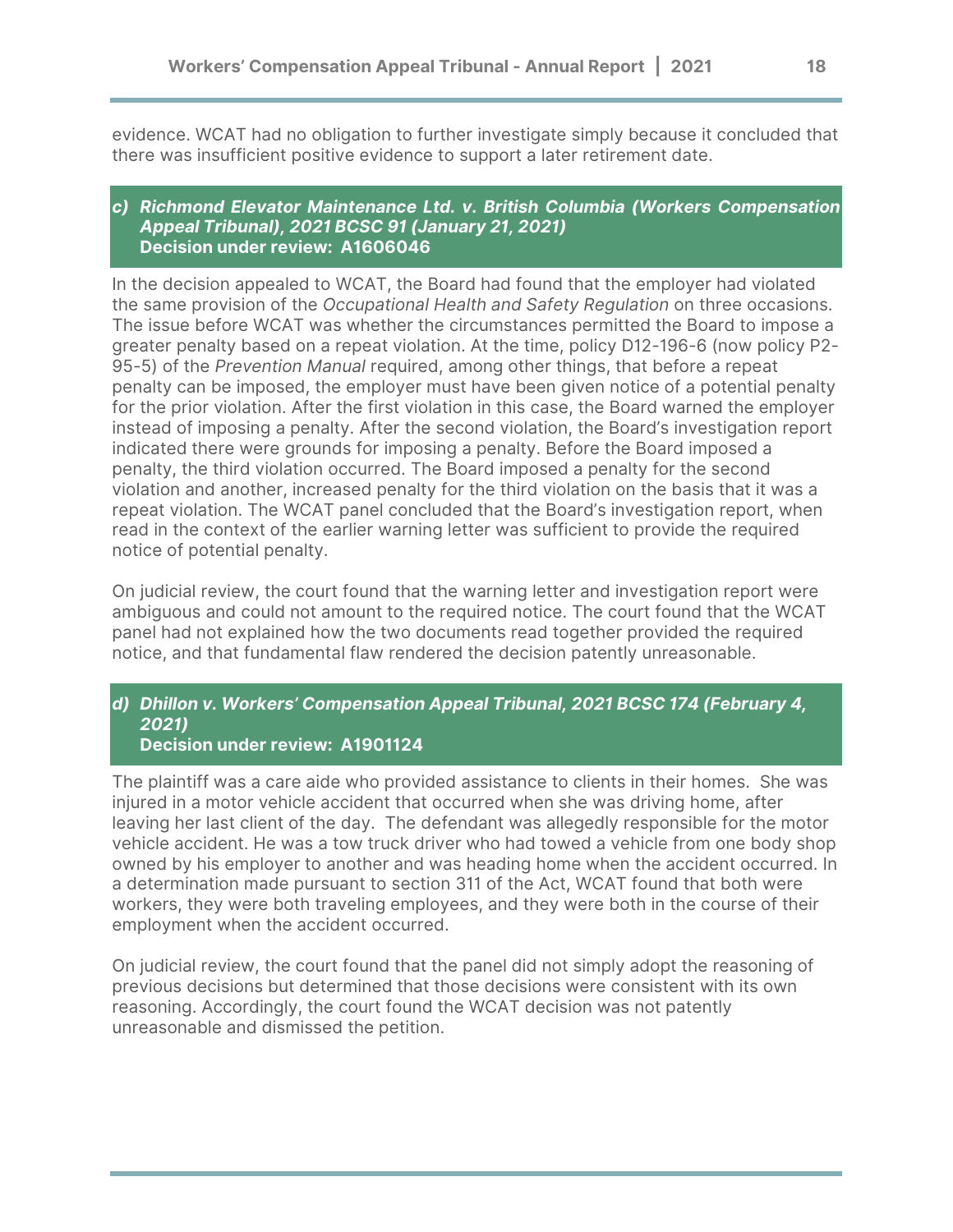#### *e) Weiss v. Workers' Compensation Appeal Tribunal), 2021 BCSC 231 (February 12, 2021)* **Decision under review: A1602380**

Ms. Weissova was injured in a motor vehicle accident while being driven by her husband, Mr. Weiss. In a determination made pursuant to section 311 of the Act, WCAT assumed that both Ms. Weissova and Mr. Weiss were workers, but neither of them were in the course of their employment when the accident occurred. WCAT directed that the application proceed in writing, but allowed for interrogatory evidence.

The Court found that WCAT was procedurally unfair for not holding an oral hearing and allowed the petition for judicial review. Mr. Weiss had requested an oral hearing and there were clear credibility disputes that required an oral hearing. The panel's own stated ground for its determination not to hold an oral hearing was flawed. The fact that the accident had occurred six years prior was not a reasonable basis on its own to reject outright the concept of an oral hearing. It was not possible to say that a full oral hearing would not possibly have made a difference to the WCAT decision. Proceeding by way of interrogatories was not an adequate procedural safeguard.

#### *f) Steadman v. Workers' Compensation Appeal Tribunal, 2021 BCSC 477 (March 17, 2021)* **Decision under review: A1700421**

The petitioner claimed that he suffered a brain injury (concussion) as a result of a trip and fall at work. WCAT confirmed the decision of the Board that the fall did not cause a brain injury. The petitioner argued that WCAT's preference for the evidence of one doctor was patently unreasonable because the facts upon which that doctor relied were incorrect. The petitioner also argued that WCAT misunderstood the principles of causation and improperly placed a burden of proof upon the petitioner. The Court dismissed the petition, finding that WCAT's understanding of the evidence was reasonable and that, contrary to the petitioner's argument, there is an onus on a worker to prove his or her entitlement to compensation on appeal.

#### *g) Malagoli v. North Vancouver (City), 2021 BCSC 520 (March 24, 2021)* **Decision under review: A2001109**

WCAT determined that the petitioner was not entitled to compensation under section 135 of the Act because, among other things, none of four incidents at work were the predominant cause of her mental disorder. The only issue on judicial review was whether WCAT acted unfairly. The petitioner argued that WCAT had decided the appeal on an issue not raised by either of the parties and an issue the petitioner was therefore not given an opportunity to make submissions (namely whether the incidents were workrelated).

The Court found WCAT acted fairly. The issue was one that the petitioner had addressed in her written submissions to WCAT, was a key element to the statutory and policy test that applied to all section 135 cases, and, in any event, was not the central issue on which the appeal was decided.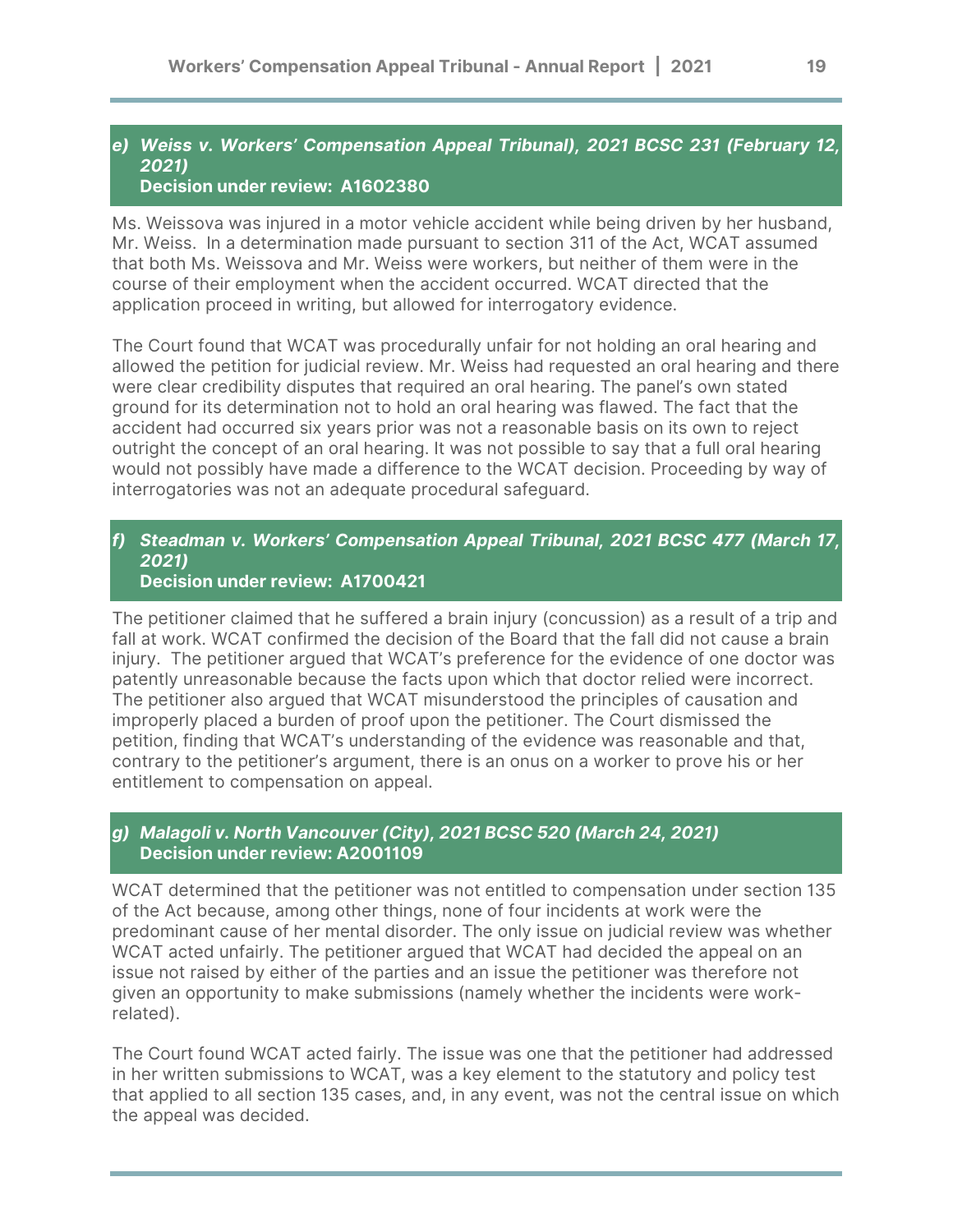#### *h) T.B. v. British Columbia (Workers' Compensation Appeal Tribunal), 2021 BCSC 610 (April 6, 2021)* **Decision under review: A1703707**

The petitioner experienced sexual dysfunction after suffering a workplace injury to her back. WCAT determined that her sexual dysfunction was not a consequence of her injury. WCAT's decision was based on its preference for one doctor's opinion that there was no clear association between the petitioner's spine problems and her sexual dysfunction over that of another doctor whose opinion was that her sexual dysfunction was significantly contributed to by her compensable condition.

On judicial review, the Court agreed with the petitioner that the reasons WCAT provided for preferring the first doctor's opinion were not supportable by the facts in the record. The Court found that WCAT made an incorrect finding of fact, ignored certain evidence, and unreasonably concluded that a doctor did not review relevant medical records. WCAT also made an improper assumption that a urologist was not qualified to give an opinion with respect to pelvic numbness, even though other doctors had recommended an opinion from a urologist. Lastly, WCAT rejected a doctor's findings without clear contradictory opinion evidence. The Court allowed the petition and set aside the WCAT decision.

#### *i) Pickering v. Workers' Compensation Appeal Tribunal, 2021 BCSC 1497 (August 3, 2021)* **Decision under review: A1901525**

WCAT found that the predominant cause of the petitioner's mental disorder was not his co-worker's bullying and harassment, which were significant stressors, but instead the employer's response to his bullying and harassment complaint, which he alleged was inadequate. WCAT further found that the employer's response was a decision of the employer relating to the petitioner's employment and on the basis found the claim failed by operation of section 135(1)(c) of the Act.

On judicial review, the court found that WCAT was not patently unreasonable when it concluded that the s. 135(1)(c) exclusion did not require a "clear" decision, nor a decision that was formally communicated to the worker. The Court found there was an evidentiary foundation for the finding that the manager made "decisions" relating to the petitioner's complaints of bullying and harassment, such as interviewing the co-worker in respect of the alleged harassment and reporting back to the petitioner, and recommending mediation. The Court also found that WCAT's finding that the decisions were captured by the exclusion was not patently unreasonable as there was an evidentiary basis for the finding and it was not an irrational application of legislation and policy. Whether an employer's response to a complaint is effective or ineffective cannot be based solely on the worker's perspective. Lastly, the Court found that the WCAT decision was not patently unreasonable for finding that the predominant cause of the petitioner's mental disorder was the manager's actions.

Given the result, the Court found that the petitioner's constitutional challenge to section 5.1 as violating section 15 of the *Canadian Charter of Rights and Freedoms* could proceed.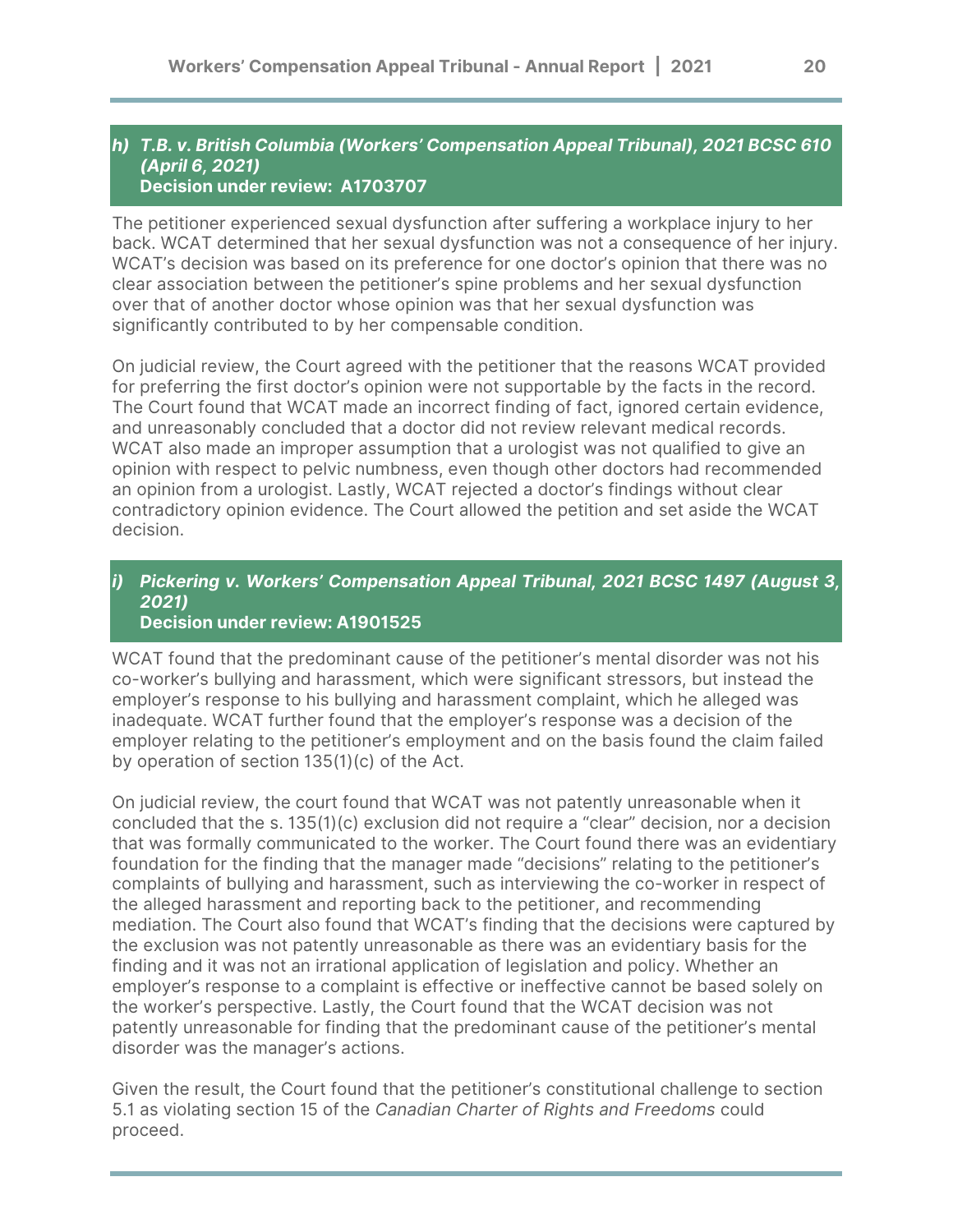#### *j) Erskine v. British Columbia (Workers' Compensation Appeal Tribunal), 2021 BCSC 2322 (November 29, 2021)* **Decision under review: A1700641**

In a 2018 decision, WCAT found that a forklift had run over the petitioner's foot in a workplace accident. However, WCAT denied the worker's claim for left foot, ankle, knee, hip, or lumbar back injuries. The BC Supreme Court and BC Court of Appeal upheld the WCAT decision on judicial review. Later, the petitioner applied for reconsideration of the 2018 WCAT decision on the basis of new evidence, in the form of three reports from an orthopaedic surgeon and related medical imaging. A WCAT panel concluded that the evidence offered was not substantial. That decision was quashed on judicial review and remitted to WCAT for a new decision.

In the new decision, WCAT found the evidence met the threshold requirements under section 256(3) of the Act. Based on the new evidence, WCAT concluded that the workplace accident was of causative significance with respect to left foot and ankle injuries. However, the WCAT panel found the new evidence did not support a change in the original decision with respect to the petitioner's claim for left knee, hip, or lumbar back injuries. In the course of the hearing, the panel had sought clarification from a doctor regarding causation of the foot injury but not the others.

The Court upheld the WCAT decision, finding that it was neither patently unreasonable, nor procedurally unfair. The Court found that the decision to seek clarification was a discretionary decision, subject to section 58(3) of the ATA. It rejected the petitioner's argument that the panel was patently unreasonable for not seeking clarification, or further opinion evidence, on the knee, hip and low back injuries. The doctor had provided his opinion on those injuries. There was no obligation on the panel to use its discretion to seek further evidence. It was open to WCAT to make its decision on the basis of the evidence that had been submitted.

The Court also rejected the petitioner's argument that he did not have notice that the panel would be considering the issue of causation of the knee, hip and lower back injuries. The chronology of events before WCAT, including counsel's instruction letters and the doctor's reports, indicated that causation of the knee, hip and low back conditions were contemplated as issues that were "in play". Counsel sought evidence from the doctor regarding causation of the knee, hip and low back injury during the reconsideration process. Thus, he could not argue that he did not have notice that the issue would be considered by the panel. In any event, even if the WCAT panel had not addressed causation of those other injuries, the original WCAT decision would remain in force as it had dismissed the claim for knee, hip and low back injuries.

#### *k) Ezzo v. British Columbia (Workers' Compensation Appeal Tribunal), 2021 BCSC 2417 (December 10, 2021)* **Decision under review: A1802809**

The Board accepted the petitioner's claim for a mental disorder under section 135 of the Act as a result of bullying and harassment at work. The issue before WCAT was what mental disorder should be accepted. The Review Division had found that the claim should be accepted for Major Depressive Disorder (MDD) and for Post-Traumatic Stress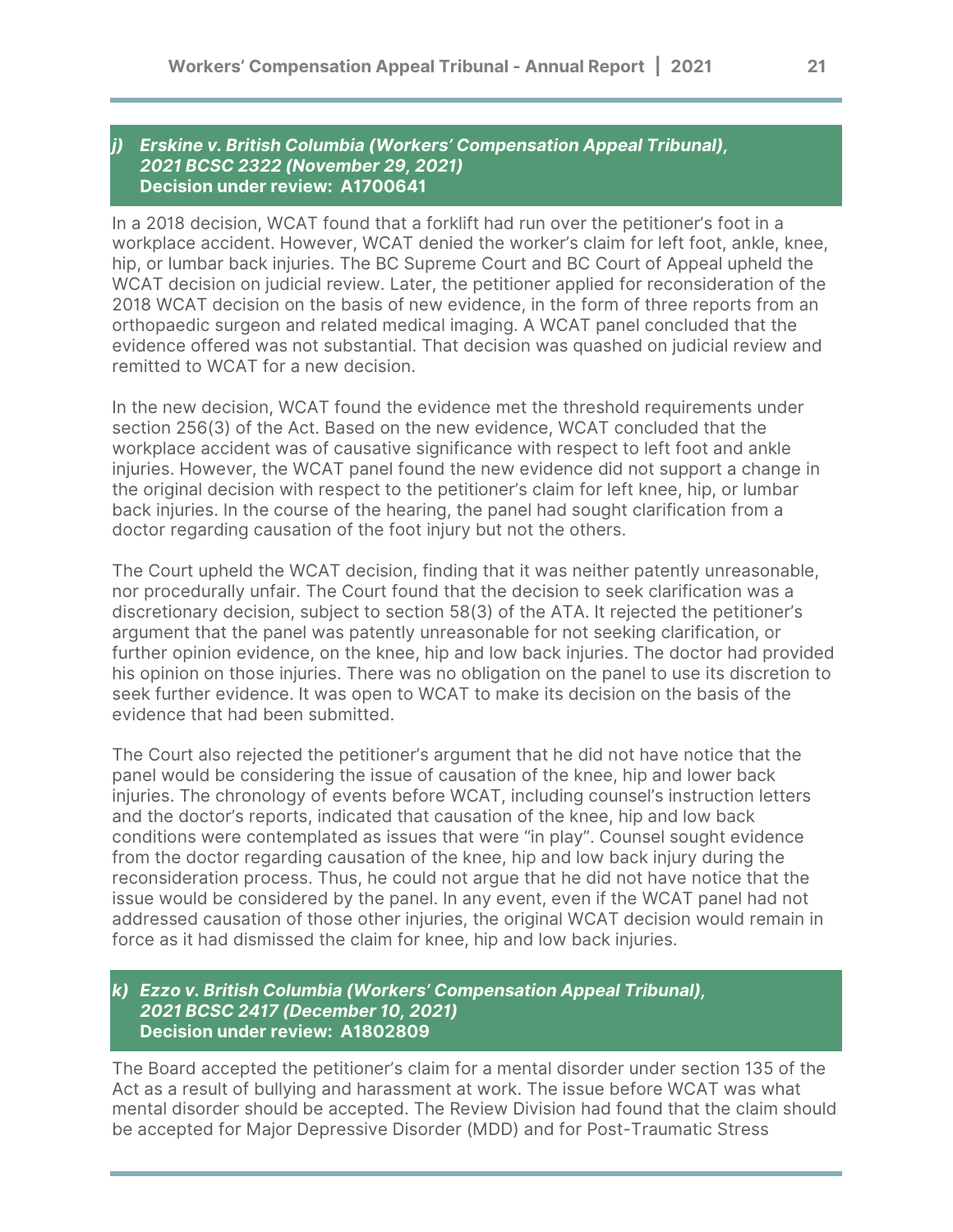Disorder (PTSD). The employer appealed. WCAT found that the petitioner had developed MDD but did not satisfy the diagnostic criteria for PTSD, specifically as it related to the severity of the stressor required (criterion A). The panel preferred the opinion of one expert over another.

The Court dismissed the petition for judicial review. The Court found the panel's reasons to be adequate, clear, and cogent. The Court disagreed with the petitioner that the decision was inconsistent as it was open to the panel to accept one aspect of a report and not others. The Court rejected the petitioner's argument that it was patently unreasonable for the panel to apply an objective analysis to what constitutes trauma as it found that the focus of the panel on the nature of the events as opposed to the reaction was reasonable in the context of criterion A.

Lastly, the petitioner raised for the first time on judicial review that WCAT should have taken into account the racist context of the bullying and harassment he experienced. The Court found that the overall abuse the petitioner encountered contained within it an element of racism, which added to the abhorrence of the behaviour, but the failure of WCAT to consider explicitly and on its own the impact of racism was not patently unreasonable.

# <span id="page-21-0"></span>**[RESPONSE TO THE TRUTH AND](#page-4-0)  [RECONCILIATION COMMISSION'S CALLS TO](#page-4-0)  [ACTION](#page-4-0)**

WCAT initiated its response to the Calls to Action (CTA) of the Truth and Reconciliation Commission in 2019. The inventory of appeals involving a party who has self-identified as Indigenous at year-end of 2021 was 73. In 2021, WCAT received 71 appeals. Below is a table which outlines the number of appeals received by WCAT since the response was initiated.



# **CTA APPEALS RECEIVED SINCE 2019**

In 2021, WCAT decided 74 CTA appeals.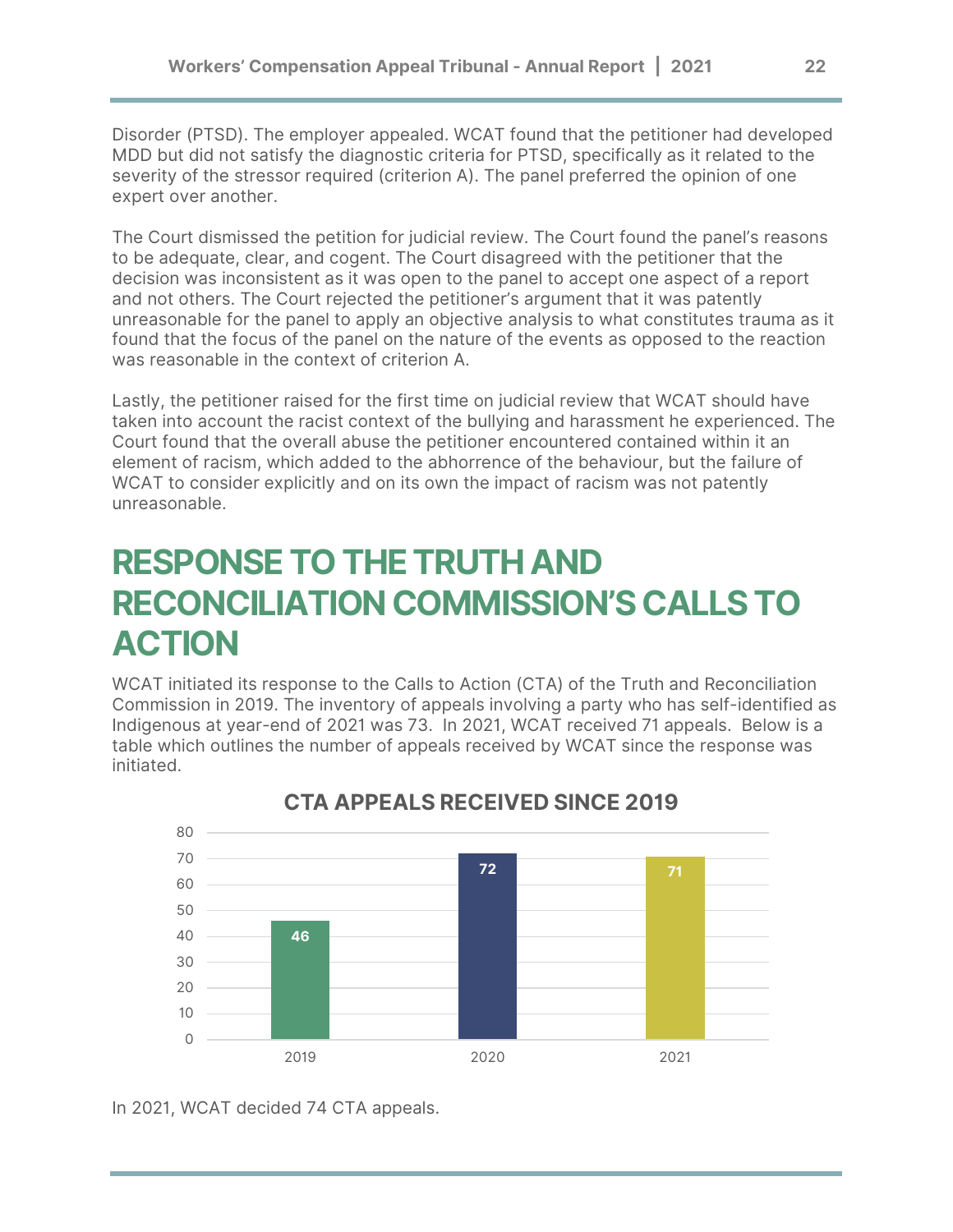WCAT continued to act on its commitment to respond to the Calls to Action of the Truth and Reconciliation Commission.

In 2021, all vice chairs took training on issues concerning Indigenous Peoples. Vice chairs assigned to hear these appeals also took training on applying a trauma-informed approach during hearings. As well, the vice chairs assigned to these appeals took additional training sessions to assist them with the handling of these appeals. These vice chairs also met regularly with the navigators to assist with this program.

In each appeal involving a self-identified Indigenous party, a WCAT [navigator](https://www.wcat.bc.ca/home/self-identify-as-indigenous/#navigator) worked with the party to ensure that they were treated in a welcoming and culturally sensitive manner, and to ensure that WCAT's appeal process was open and responsive. WCAT's three navigators work to build a relationship of trust that is culturally appropriate and offer assistance throughout the entire appeal; from explaining the appeal process, to detailing how to get access to file disclosure, to assisting with accessing oral hearings, including assisting in finding suitable hearing locations and noting cultural processes a party may wish to have included in the hearing. In 2021, we added a new navigator and all navigators took additional training to assist them in their duties.

The following graph illustrates which party is self-identifying in the total volume of these appeals WCAT has received since 2019.



# **INDIGENOUS PARTIES APPEALING TO WCAT**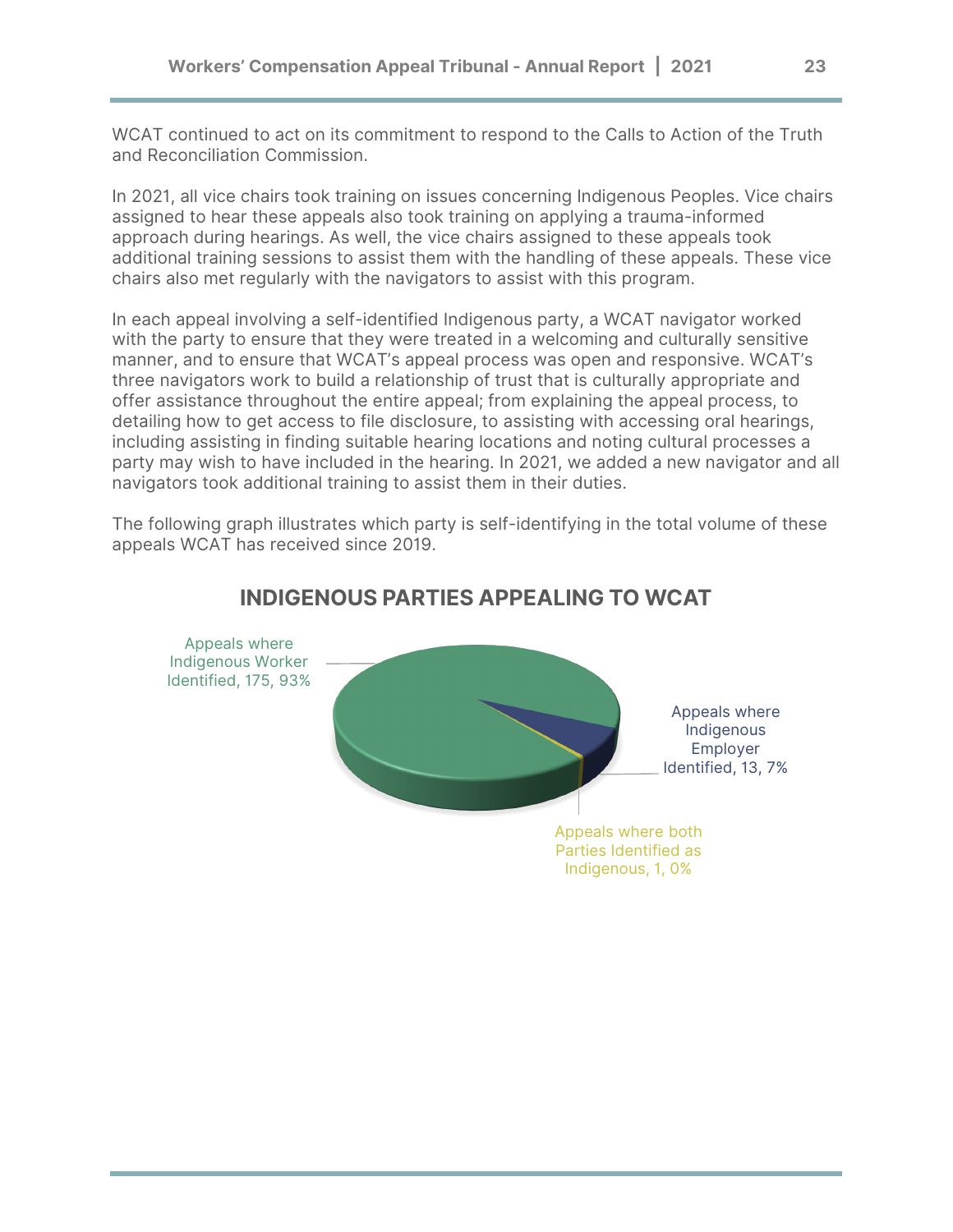The range of matters involved in these appeals since 2019 is shown below:

# **WCAT MATTERS ON CTA APPEALS**



As noted earlier in this report, the majority of WCAT's matters since 2019 proceeded by way of review of the written submissions. The chart below shows that, in contrast, a slight majority of appeals involving self-identified Indigenous parties since 2019 proceeded by way of oral hearing.



# **METHOD OF CTA APPEALS**

Appeals proceeding by or have proceeded by written submissions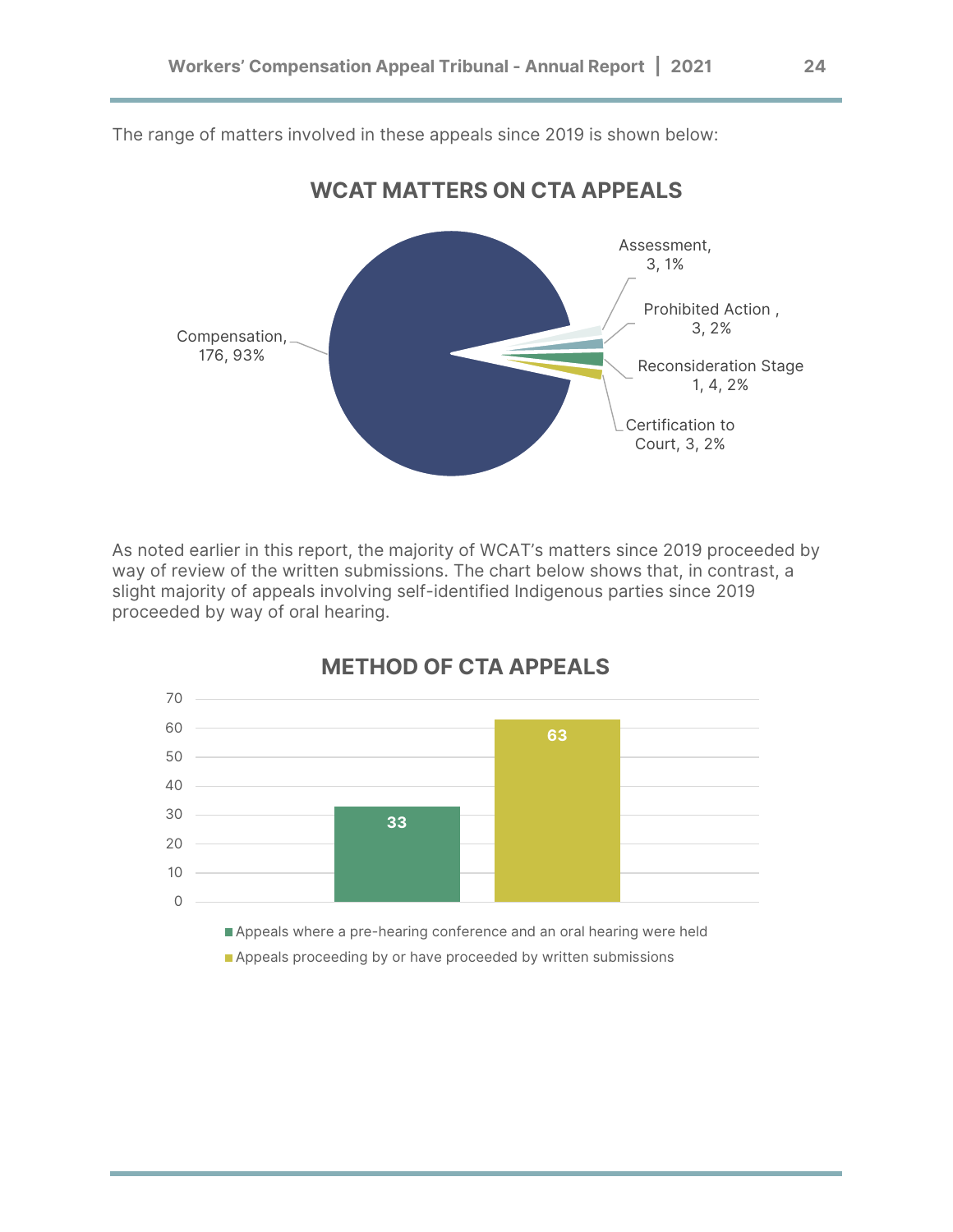Also as noted earlier in this report, in general there is a good rate of representation of parties on appeals to WCAT on compensation matters since 2019. However, the majority (56%) of Indigenous workers since 2019, as shown below, do not have representation. This makes our navigator program even more important, and WCAT will be looking at ways to encourage more representation in the future.



# **REPRESENTATION AT WCAT ON CTA APPEALS**

WCAT has recently commenced soliciting feedback on the navigator program and oral hearing experience from parties who have self-identified as Indigenous. WCAT looks forward to receiving that feedback with a view to continuously improving its services and eliminating institutional barriers.

# <span id="page-24-0"></span>**EDUCATION**

WCAT is committed to excellence in decision-making. WCAT strives to provide decisionmaking that is predictable, consistent, efficient, independent, and impartial. We also strive to provide decisions that are succinct, understandable, and consistent with the Act, policy, and WCAT precedent decisions.

WCAT recognizes that professional development is essential to achieving and maintaining the expected standards of quality in decision-making. Accordingly, WCAT has pursued an extensive program of education, training, and development, both in-house and externally, where resources permit.

Restrictions due to the COVID-19 pandemic continued to challenge the delivery of education and training sessions in 2021. However, the WCAT education group, led by the vice-chair of quality assurance and training, were able to adapt to new platforms and organized a variety of virtual educational and training sessions. WCAT vice chairs attended these sessions both as participants and as educators or facilitators. WCAT is registered as a continuing professional development provider with the Law Society of British Columbia.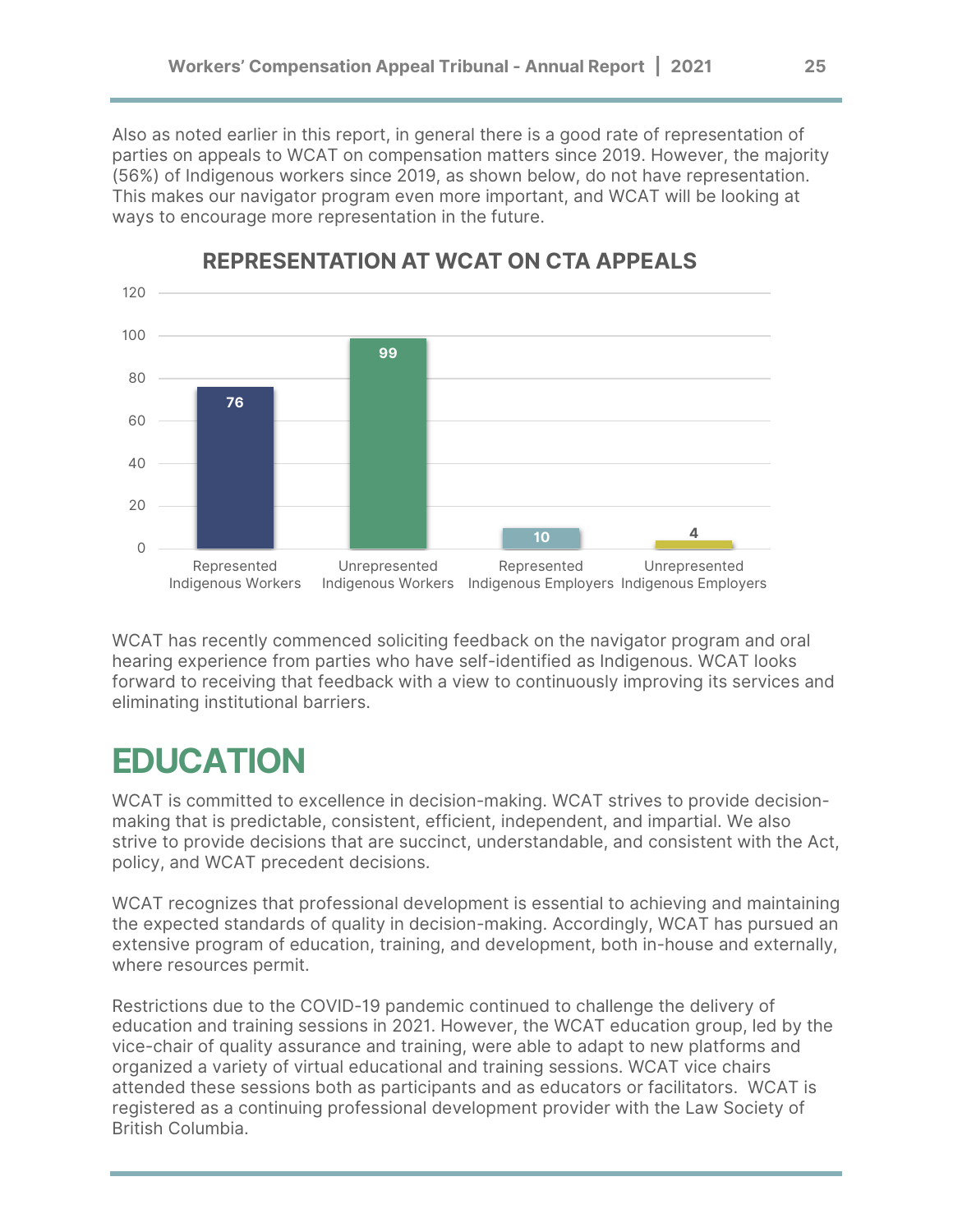| February 4  | Gladue Factors                                                                                                                                                |
|-------------|---------------------------------------------------------------------------------------------------------------------------------------------------------------|
| March 4     | Refresher on Canadian Charter of Rights and Freedom<br>$\bullet$                                                                                              |
| April 1     | Racism and Discrimination against Indigenous Peoples in Health<br>$\bullet$<br>Care                                                                           |
| May 6       | Human Rights Code Adjudication<br>$\bullet$                                                                                                                   |
| June 3      | The Intergenerational Workplace<br>$\bullet$                                                                                                                  |
| September 9 | Obtaining Assistance from Independent Health Professionals and<br>$\bullet$<br>Non-Independent Health Professionals                                           |
| October 7   | Judicial Reviews – A Review and The Need for Adequate Reasons<br>$\bullet$<br><b>Registry Update</b><br>$\bullet$<br><b>Team Leader Feedback</b><br>$\bullet$ |
| November 4  | Dealing with High Conflict Personalities<br>$\bullet$                                                                                                         |
| December 2  | Race Issues in the BC Legal System (recording of session offered<br>$\bullet$<br>by the Courthouse Libraries of BC)                                           |

The following is a list of the sessions organized by WCAT for vice chairs in 2021:

In addition, many WCAT vice chairs attended the BC Council of Administrative Tribunals (BCCAT) Annual Education Conference on October 28-29, 2021, or the Continuing Legal Education (CLE) Society's Administrative Law Conference on October 18, 2021, both of which were held virtually.

# <span id="page-25-0"></span>**OUTREACH**

As the final level of appeal in the British Columbia Workers' Compensation system, WCAT plays a role in ensuring that stakeholders and those appearing before it are well informed regarding its operations and practices. In January, WCAT participated as presenters in the Canadian Labour Congress winter school. In November, WCAT provided its biennial education session for representatives.

# <span id="page-25-1"></span>**UPDATE ON LEGISLATION AND PROCEDURES**

## **a) Statutory Changes in 2021**

There were no significant changes to the Act in 2021. The *Miscellaneous Statutes (Minor Corrections) Amendment Act*, 2021 made minor changes to section 58 in Part 2 of the Act ("Medical certification requirements"), section 221 in Part 4 ("Average net earnings: longterm compensation"), and section 265 in Part 5 of the Act ("Priority as to amounts due to the Board"). Those changes came into effect on March 25, 2021.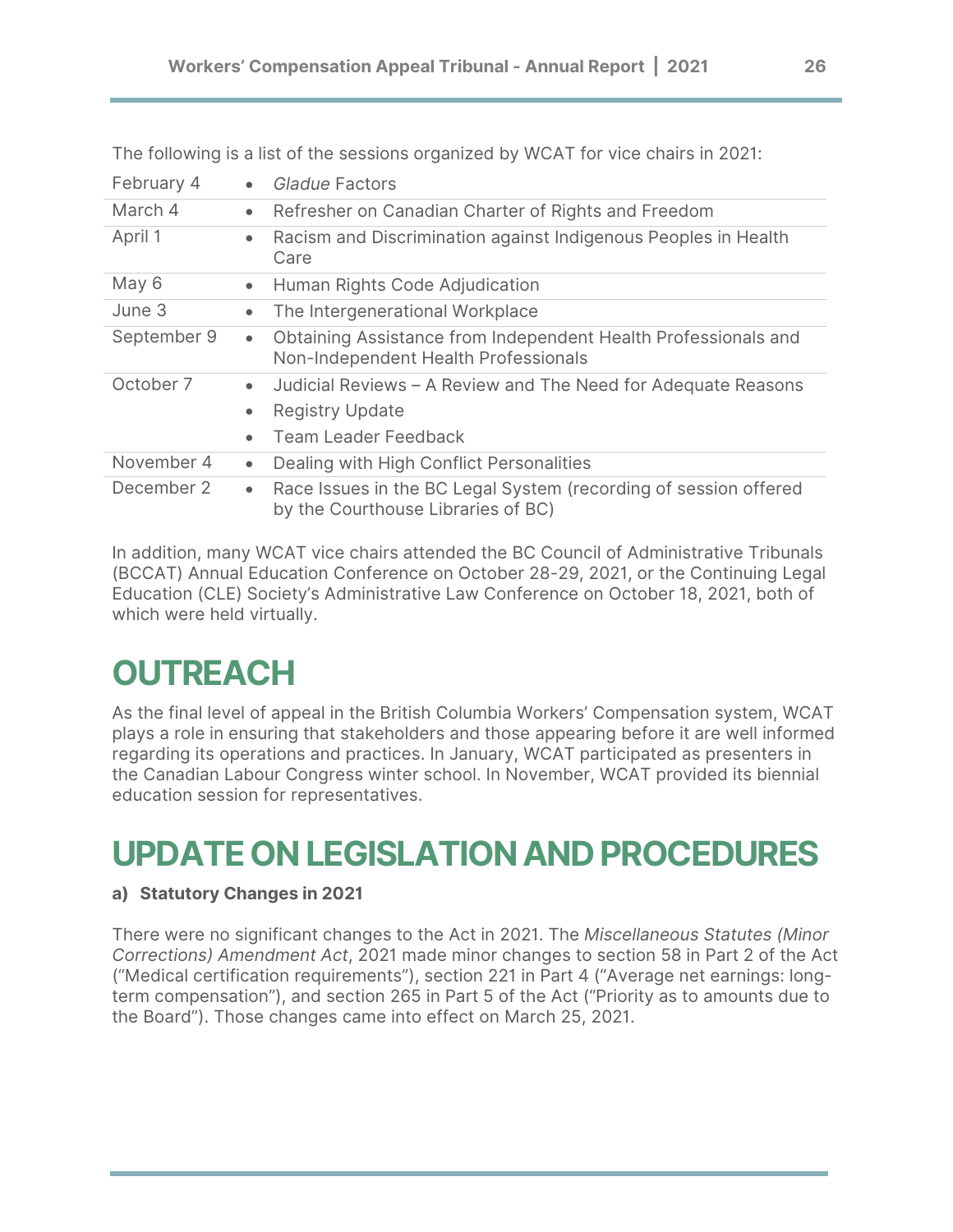There were no amendments to the ATA or to the federal *Government Employees Compensation Act* in 2021.

#### **b) Practice and Procedure**

There were no revisions to WCAT's *Manual of Rules of Practice and Procedure* (MRPP) in 2021.

#### **c) Precedent Panel**

There were no precedent panels appointed under section 285(6) (matters of importance to the workers' compensation system as a whole) of the Act. There were no precedent panel decisions issued or precedent panel appeals in progress in 2021.

#### **d) Section 304 Lawfulness of Policy Referrals**

A referral to the chair under section 304 of the Act that was made in 2020 was withdrawn in 2021 (A2001053). There was one referral to the chair in 2021 (A2002987). However, there were no decisions made by the chair under section 304(3) of the Act.

#### **1. WCAT Decision A2001053 (August 11, 2020)**

A WCAT panel referred the issue of the lawfulness of a part of policy item AP5-244-3 of the *Assessment Manual* to the chair. Policy item AP5-244-3, sub-item 2.2 concerns the effective date of a reclassification resulting from a change in a firm's business operations. The impugned portion of the policy provided that if the firm's business operations have changed, and the firm is now misclassified, the change will be effective on the later of the change in business operations or January 1st of the year in which the decision to change the firm's classification occurs.

The panel found that in the circumstances of this case, in which the employer brought its change of circumstances to the Board's attention in a timely way, and there was enough time for the Board to adjudicate the reclassification request before the end of the calendar year but did not do so (and chose January 1 of the next year as the effective date of the change), the impugned policy led to a result that was unjust, and therefore contrary to section 244(3) of the Act. Section 244(3) requires the Board to implement classification changes, including reclassification decisions, in a just and expedient manner. Consequently, the panel concluded that the policy was patently unreasonable.

Effective January 29, 2021, the Board of Directors of the Board amended the impugned portion of the policy. The amendment is set out in a Resolution of the Board of Directors numbered 2021/01/27-07 and applies to all decisions, including appeals. The new policy provides a discretion to choose a different effective date for the reclassification if an injustice would otherwise result from choosing the later of the two dates, but only if the employer informed the Board of the change in business operations without delay, and provided the Board with sufficient information of that change to make its decision.

On February 2, 2021 the WCAT panel withdrew the lawfulness of policy referral to the chair as a result of the change in policy (WCAT Decision A2001053).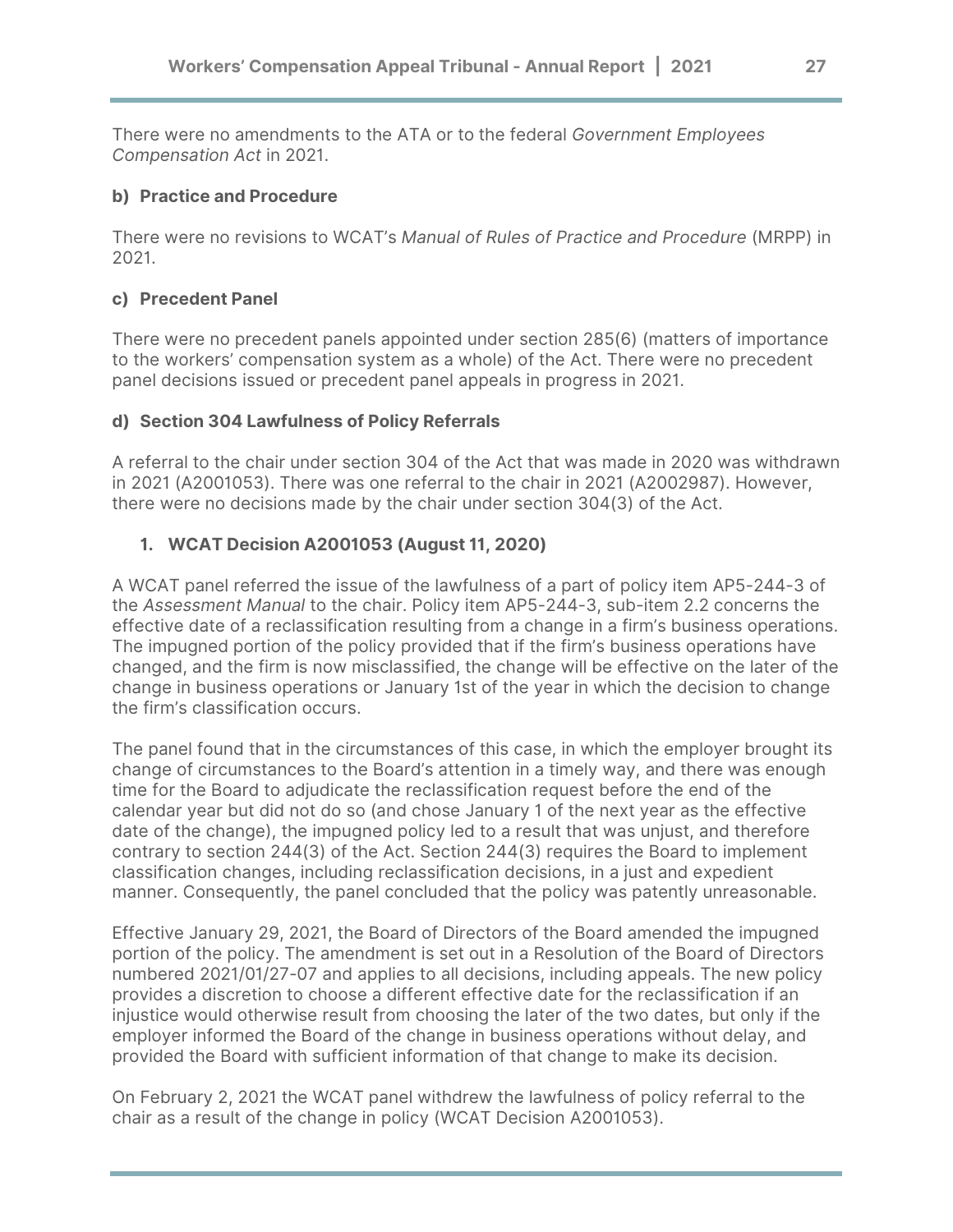#### **2. WCAT Decision A2002987 (December 9, 2021)**

A WCAT panel referred the issue of the lawfulness of portions of policy C3-14.10 and policy 115.30(6) of the *Rehabilitation Services and Claims Manual*, Volume II (RSCM II) to the WCAT chair. The appeal concerned an employer's entitlement to relief of costs from its employer's experience rating assessment.

The worker died in a motor vehicle accident. The worker was engaged in a series of texts shortly before his vehicle left the roadway and the worker was not wearing his seatbelt properly, which likely contributed to his death. The Board found that the worker's death arose out of and in the course of his employment. The Board accepted the claim and awarded dependent benefits to the worker's widow and children. The Board also determined that the criteria for the exclusion of the claim from the employer's experience rating under section 247 of the Act were not met. The Board calculated the employer's experience rating in accordance with the five-year moving average of the cost of all fatal claims. The Board then reduced the average cost according to the established per claim limit rules.

The employer disagreed with this decision and argued that the worker's death was solely due to serious and wilful misconduct and therefore the employer was entitled to a relief of claim costs in accordance with Board policy. The employer sought a reconsideration of this decision and the Board advised that the worker had no pre-existing conditions, disease, or illnesses that contributed to his accident. Therefore, the claim did not meet any criteria in Board policy to provide the employer with an experience rating exclusion. The worker did not receive wage-loss benefits, and thus the employer's reference to relief of claim costs was not applicable. The employer sought a review of this decision. The Review Division denied the request as the review officer found that the Board had reconsidered the decision based on new evidence submitted by the employer and the issue of whether the worker's death was solely due to the serious and wilful misconduct was not before the Review Division to consider. The employer appealed the Review Division decision to WCAT. In the WCAT appeal, the employer challenged the validity of policy items C3-14.10 and 115.30(6) of the RSCM II with respect to relief of costs.

The panel found that the accident was solely due to the worker's serious and wilful misconduct. Given that the worker died at the time of the accident, the panel found that the ten-week qualification period in item D of policy C3-14.10 would prevent any relief of costs. Furthermore, item 6 in policy 115.30 serves to protect an employer from the full effect of a claim for serious injury resulting solely from a worker's serious and wilful misconduct. Item 6 provides that ten weeks of costs are still chargeable in such circumstances. Effectively, these policies treat employers differently for experience rating and relief of costs purposes based on a ten-week threshold for wage-loss benefits paid on section 134(2) claims. The panel found that such differential treatment does not further the best interests of the workers' compensation system and it appears to be arbitrary.

Furthermore, policy AP5-247-1 sets out that an employer is assessed on an average cost rather than the actual cost for a fatality, which includes survivor benefits, funeral benefits, and any medical treatment and wage loss prior to the worker's death. Therefore, the panel found it unclear why the serious and wilful misconduct policy references only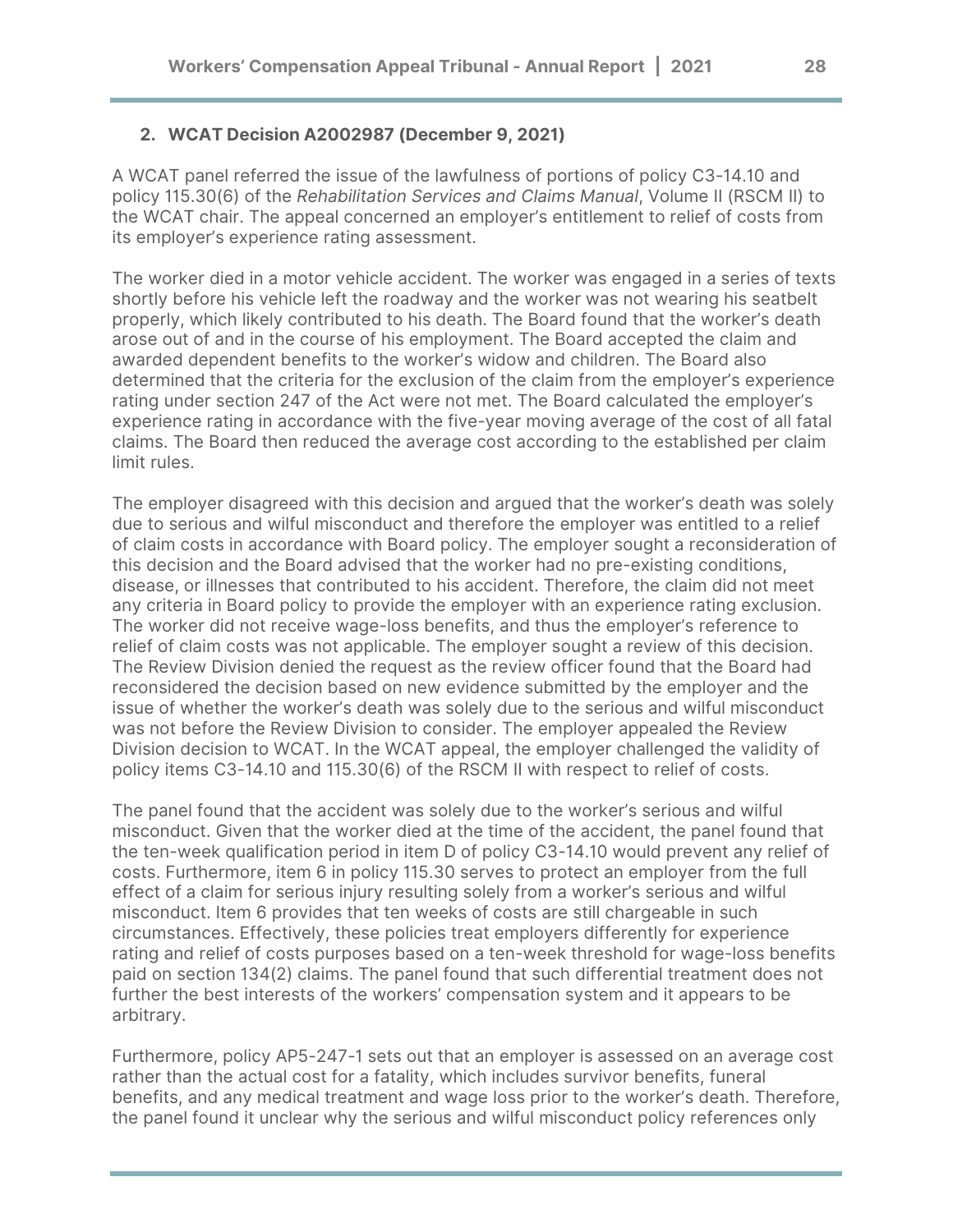"wage-loss benefits". As section 134(2) of the Act only applies when the worker's injury is attributable solely due to the worker's serious and wilful misconduct, there does not appear to be any rational basis for these claims to impact an employer's experience rating.

Section 239(2) requires the Board to manage the accident fund in the best interests of the workers compensation system. These interests include fairness and risk assessment, and to provide employers with an incentive to promote workplace safety and remove the disincentive to hire workers with pre-existing conditions. The panel found there to be no rational basis in the policy for the employer to be subjected to a ten-week hurdle prior to being relieved of costs for a claim involving immediate death that was outside of its control. Consequently, the panel concluded that the portions of policy C3-14.10 and policy 115.30(6) are patently unreasonable.

<span id="page-28-0"></span>At the time of publication of this report, this referral to the chair was pending.

# **TRENDSAND PLANS**

# **Trends**

Based on the statistical and other information gathered in 2021, WCAT notes the following trends:

#### **1. Lower intake**

WCAT's intake of appeals in 2021 represented the lowest level of intake in the past five years. WCAT will strive to analyse the reasons behind this trend by reviewing data on Board claims and Review Division statistics (particularly Review Division outcomes), as well as looking at the impact of the pandemic and other factors. This analysis will be critical to ensuring that WCAT's forecasting model remains robust and assists in verifying that WCAT has adequate numbers of vice chairs and administrative staff.

#### **2. Lower inventory due to lower intake and continued timely issuance of decisions**

The twin factors of lower intake and continued timely issuance of decisions in 2021 meant that WCAT's active appeal inventory continued to decline. WCAT will monitor the relationship between annual intake and year-end active inventory to determine any implications for the tribunal and its stakeholders.

## **3. Hearings**

As noted in this report, WCAT conducted a very small number of in-person hearings in 2021. As the approach to the pandemic shifts to one of "living with the virus," WCAT will monitor whether the number of in-person hearing requests increases. WCAT will also continue to monitor and evaluate the use of videoconferencing. Moreover, WCAT will monitor the percentage of matters proceeding by way of oral hearing as compared to the percentage proceeding by way of review of the written materials. WCAT is mindful of its role in the workers' compensation system in providing the opportunity for an oral hearing to the parties.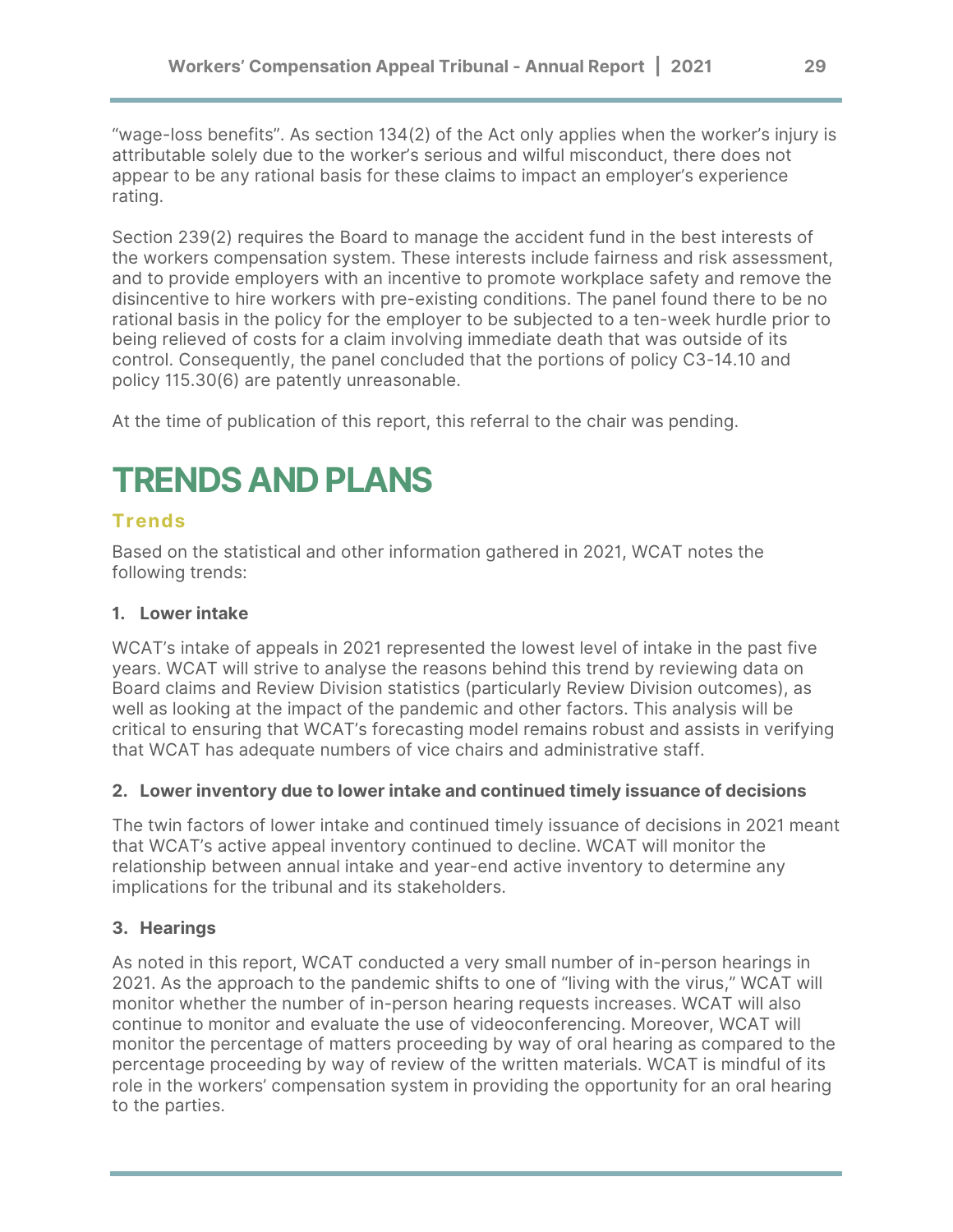#### **4. Representation**

While the statistics show that there continues to be a high degree of representation on compensation appeals (whether for worker or employer appellants or applicants), WCAT will monitor the percentage of appeals and applications with unrepresented appellants or applicants. In particular, we note that the majority of self-identified Indigenous workers are not represented before WCAT. The monitoring and analysis of this data will assist us with uncovering any barriers to participation, help us improve accessibility to WCAT processes, and strengthen WCAT's ties to the advisory services, representative groups, and other support agencies in the community.

## **5. Continued need for the Calls to Action program**

In the spring of 2022, WCAT will mark three years of offering the Indigenous Peoples of the province an opportunity to self-identify as an Indigenous appellant/applicant or respondent. As the 2021 statistics show, there is a continued strong response to this opportunity. WCAT will monitor volumes of these appeals and applications, as well as analyse other data from our three years of experience, in order to improve our program. In particular, the navigators and panels assigned to these appeals and applications continually strive to reflect, learn and act in order to reduce barriers to participation for Indigenous Peoples.

## **6. Complexity of matters**

WCAT's vice chairs, administrative staff, and stakeholders report that the complexity of matters before WCAT appears to be increasing. As WCAT will celebrate its 20<sup>th</sup> anniversary in 2023, it is incumbent on WCAT to understand this phenomenon, the drivers behind it (such as the legislative changes in 2021 and new areas of jurisdiction over the Charter and matters under the *BC Human Rights Code*) and respond accordingly in terms of management of WCAT's operations.

## **Plans**

The WCAT chair is responsible for the general operation of WCAT. Section 280(2)(c) of the Act also outlines that the chair's responsibilities include developing a three-year strategic plan and an annual operations plan for the appeal tribunal.

WCAT's strategic plan for 2021 to 2023 focuses on continuing to achieve WCAT's guiding principles, while remaining responsive to the external and internal conditions affecting WCAT's operations.

Some of the highlights of our plans include:

#### **1. Electronic communication and launch of web-based portal**

WCAT plans to continue to move to electronic communication as the default mode of communication for appeal participants. We are presently working on the launch of a webbased portal. The first phase of the portal will be available to appeal participants with active appeals or applications. The second phase of the portal will be available to appeal participants filing new appeals or applications with WCAT.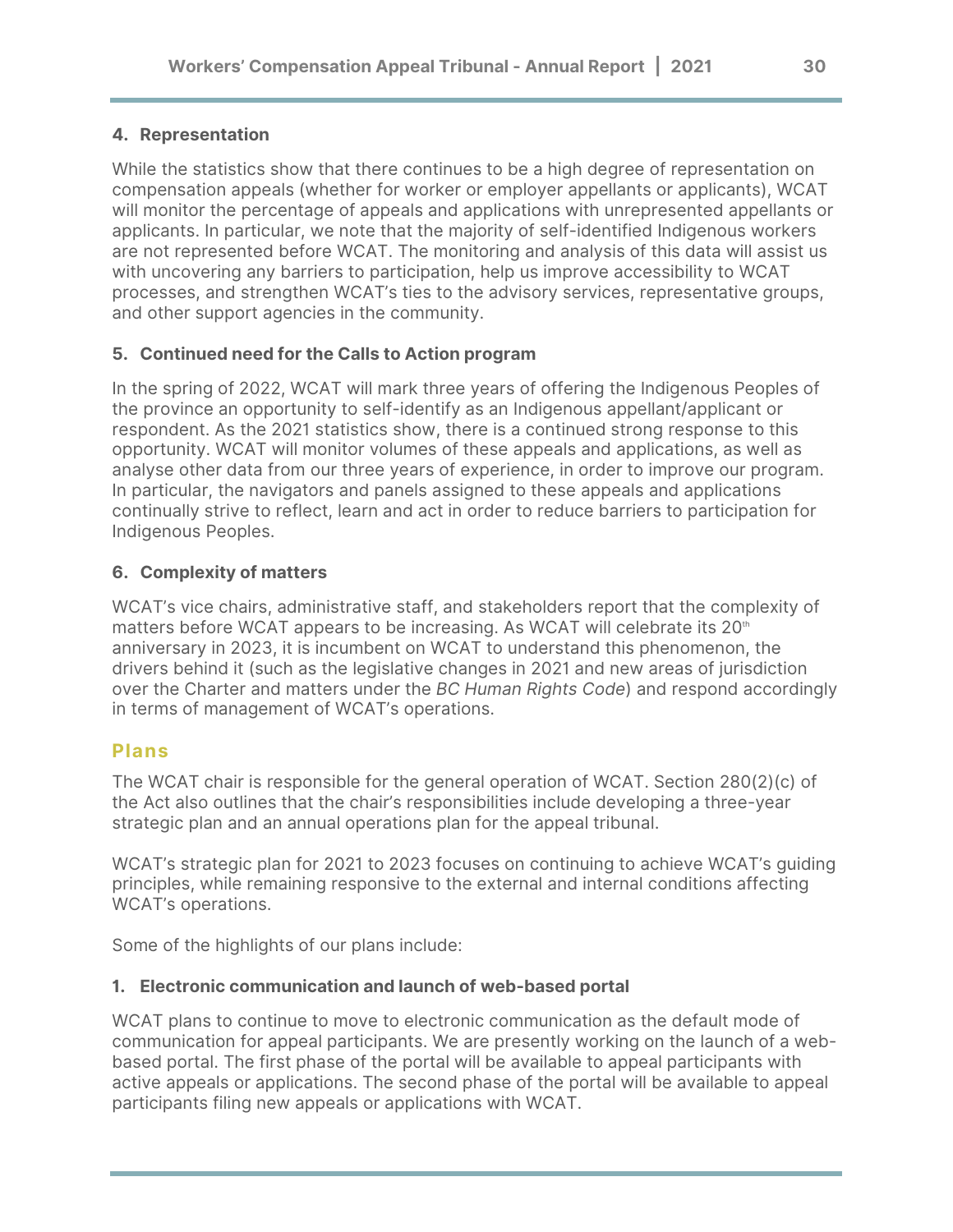The portal will allow WCAT to exchange information about appeals in real time, reducing the need for submitting and managing paper documents, emails, and phone enquiries. Appeal participants will be able to log in 24/7 to see the status of an appeal in detail, upcoming submission due dates, and oral hearing notifications. Appeal participants will receive email notification of any new WCAT documents, letters, and decisions without the use of encrypted emails. Finally, the portal will allow the secure submission of documents through an uploading feature.

#### **2. In-person, videoconference, and hybrid oral hearings**

When it is safe to do so, WCAT plans to return to offering in-person hearings in Richmond and in other locations around the province. WCAT's Communicable Disease Prevention Plan will govern the conduct of these hearings. In times of elevated risk, WCAT remains prepared to activate its COVID-19 Safety Plan.

In terms of the method of the oral hearing, WCAT will continue to improve its use of videoconferencing technology and welcomes the public's feedback on this technology.

#### **3. Modernizing our space, systems, and tools**

The WCAT office in Richmond is currently undergoing renovations. This will make the use of space more efficient, given that all vice chairs and administrative staff are now being offered the opportunity to work under a hybrid model.

As well, the space itself will be modernized to accommodate upgrades to technology in the hearing rooms to allow for hybrid hearings, where the vice chair and participants may be appearing in-person and by videoconferencing. WCAT is also exploring using the audio functionality within the MS Teams platform to provide a more seamless experience for WCAT and the hearing participants.

Moreover, WCAT will be undergoing an upgrade of its case management system closer to the end of 2022. This will ensure that WCAT's vice chairs and staff have access to an efficient and user-friendly system to support their important work.

#### **4. New ways of being in the hybrid model of work**

WCAT's executive team, vice chairs and staff recognize that WCAT is a highly collegial and supportive environment. There is concern that the move to increased remote work in the hybrid model of work may negatively affect the cohesion of WCAT's vice chair and staff complement. To address this concern, WCAT plans to look for innovative ways to maintain cohesion and collegiality. This includes launching a new user-friendly intranet site, increasing the number of virtual meetings and opportunities to connect, and planning safe and regular opportunities to gather in-person.

As well, the pandemic has taught WCAT to pay close attention to work-life balance concerns and support the mental health and well-being of its people. In the coming year, WCAT hopes to revive its Wellness Committee, continue to support the strong work of its Social Committee, and demonstrate a strong commitment to mental health and wellness through good communication in work teams, between supervisors and their staff, and between vice chairs and the chair.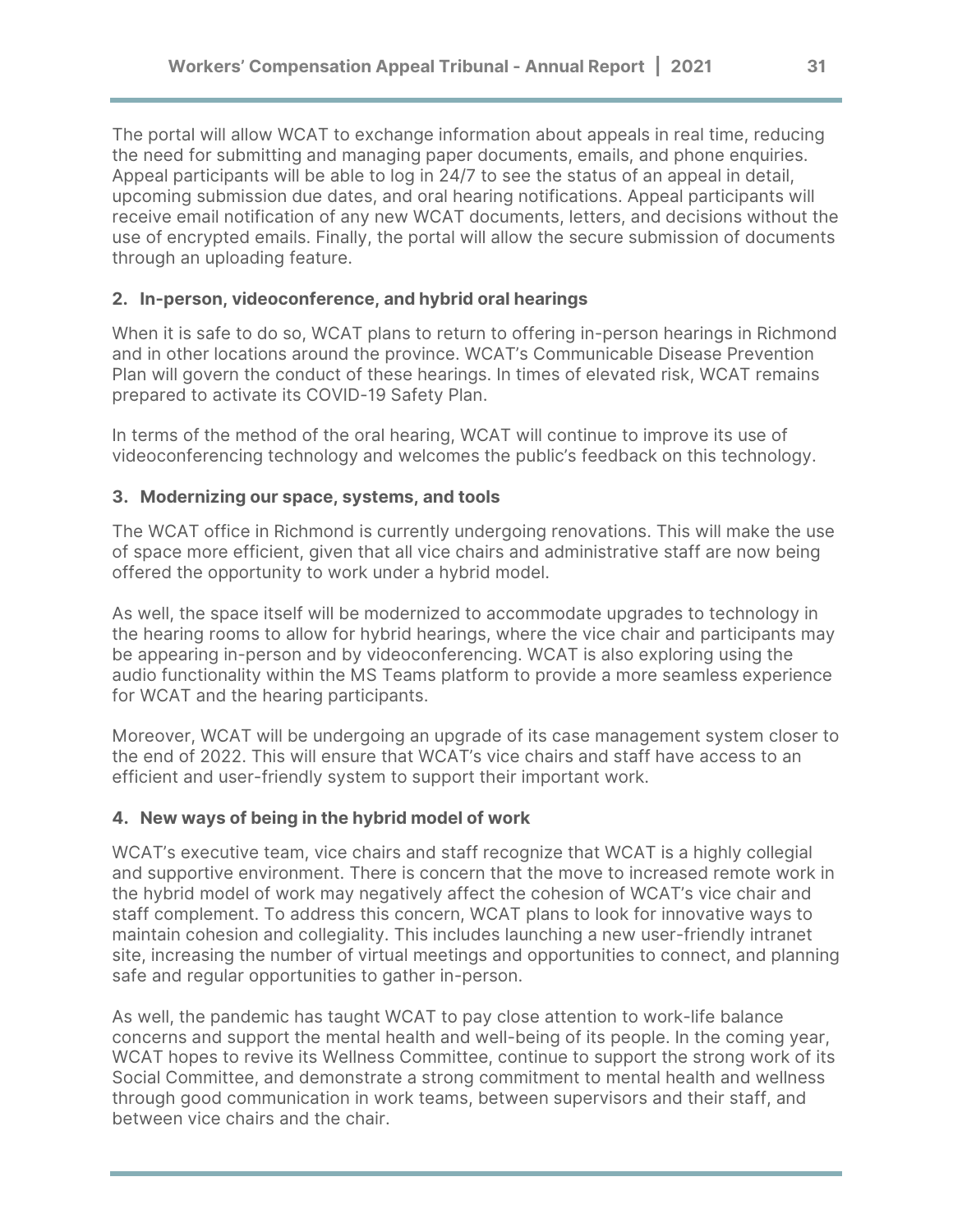#### **5. Training, knowledge-transfer, and succession planning**

WCAT, like many organizations, is affected by labour force demographics. WCAT is aware that some of its seasoned vice chairs plan to retire or convert to per diem status over the next five years. These demographic forces will also likely affect our administrative staff complement. Given the high level of competencies and skills required to be a WCAT vice chair or administrative staff member, we plan to look for ways to enhance our succession planning through rigorous forecasting and communication with vice chairs and staff, continued use of per diem vice chairs, and a strengthening of training tools, such as mentoring, 3-person panels, noteworthy decision identification and publication, cross-training, and other programs to assist with the transfer of knowledge of vice chairs and staff.

## **6. Equity, Diversity and Inclusion (EDI)**

WCAT is committed to maintaining a knowledgeable and competent professional vice chair and staff complement that is representative of our province's diversity. In 2022, WCAT plans to launch its EDI initiatives, including the retention of a consultant to assist and advise an internal committee in this work, an audit of WCAT's recruitment and retention practices, a survey of WCAT's existing vice chair and staff complement, and an invigorated community outreach strategy to increase knowledge of WCAT and career opportunities. WCAT looks forward to coordinating our efforts with others in the tribunal sector.

#### **7. Accessibility**

As a tribunal, WCAT adjudicates matters involving physical and psychological disability and serves the public in BC, which has diverse needs and experiences. In 2022, WCAT intends to comply with the spirit and intent of the province's new accessibility legislation (*Accessible British Columbia Act*) by forming a committee to lead the work to ensure our processes are people-centred, accessible, and responsive. WCAT looks forward to learning from others in the tribunal sector who have embraced the concept of "justice as a service" and who recognize the need to respond to the public's needs with sensitivity to one's own biases, cultural humility, and a commitment to life-long learning.

#### **8. Reconciliation**

In 2022, WCAT plans to deepen its commitment to continue the journey of reconciliation with the Indigenous Peoples of the province and act to reduce barriers to participation. We will be working with an Indigenous coop law student to research the law about the application of social context evidence in WCAT appeals, prepare a synopsis of WCAT decisions involving Indigenous persons, and learn about the practice of administrative law in the workers' compensation context.

As well, an ongoing survey about the navigator program and oral hearing adaptations will be collated and the results analysed. The navigators and vice chairs assigned to these appeals will continue to participate in dedicated training and evaluation initiatives to help improve service delivery, quality of decision-making, and relationship-building to engage the support of WCAT stakeholders. The overall aim is to reduce barriers to participation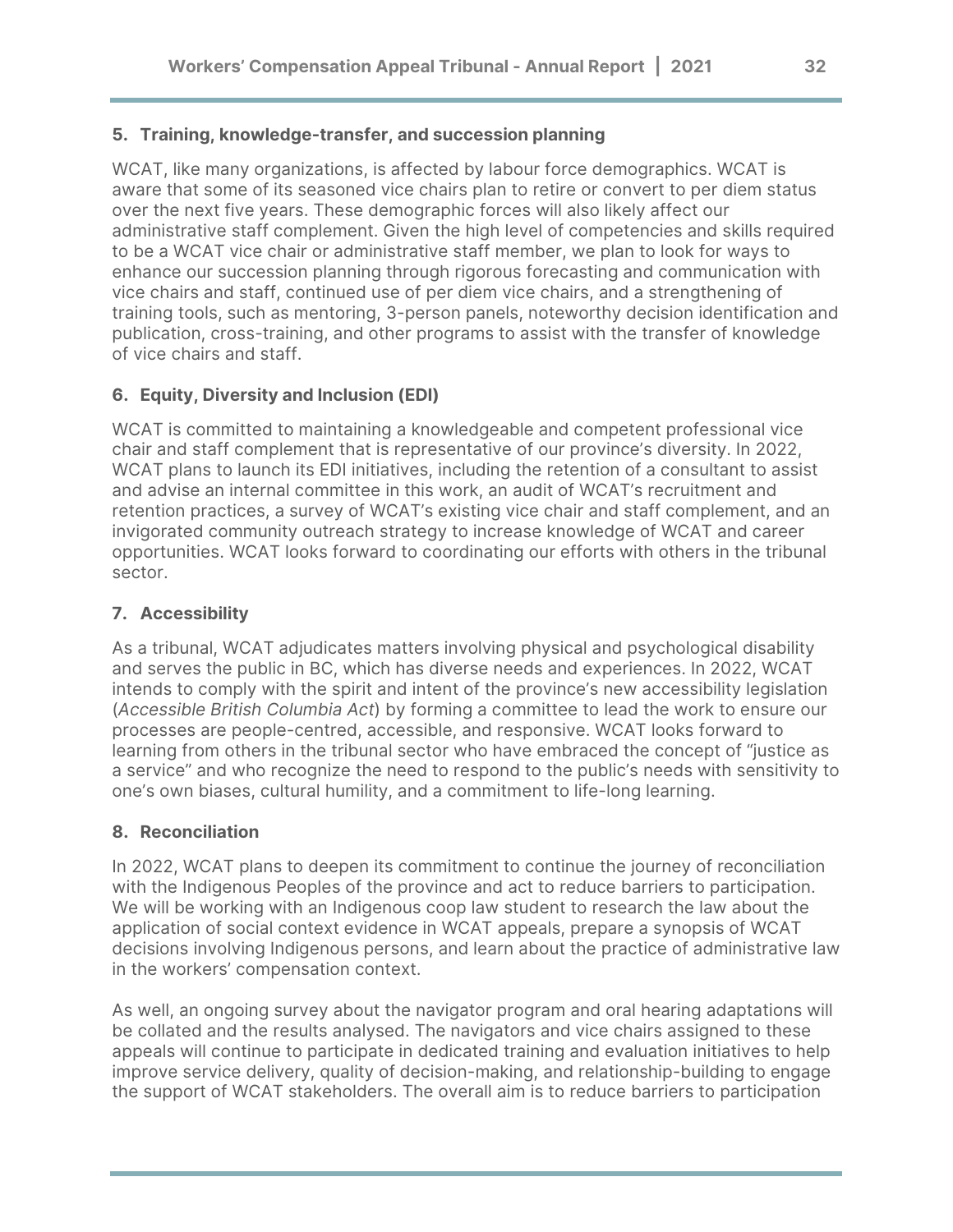and to transform the understanding of WCAT about its role in the administrative justice system and its relationship with Indigenous Peoples.

#### **9. Continuing WCAT's fundamental role to issue high-quality decisions in a timely manner**

Finally, while WCAT undertakes new initiatives, we will also remain focused upon our fundamental role to issue high-quality decisions in a timely manner. Our guiding principles remain the framework for the conduct of our statutory mandate. We will continue to monitor key performance indicators to ensure timeliness, responsiveness of client service, and quality decisions. In 2022, we will refine our reporting mechanisms to take advantage of cloud-based technology and strengthen our communication lines and relationships within the workers' compensation system to be aware of and responsive to developments within the system, while maintaining our independence.

# <span id="page-32-0"></span>**COSTS OF OPERATION FOR THE 2021 CALENDAR YEAR**

| <b>Category</b>                                         | Cost            |
|---------------------------------------------------------|-----------------|
| <b>Salaries</b>                                         | 8,282,273.25    |
| <b>Employee Benefits and Supplementary Salary Costs</b> | 2,133,416.99    |
| Per Diem - Boards and Commissions                       | 311,285.65      |
| Travel                                                  | 183.51          |
| Centralized Management Support Services*                | 1,374,840.27    |
| <b>Professional Services</b>                            | 430,422.55      |
| Information Technology, Operations and Amortization     | 1,700,355.96    |
| <b>Office and Business Expenses</b>                     | 257,296.32      |
| <b>Building Service Requests and Amortization</b>       | 14,739.67       |
| <b>TOTAL EXPENDITURES</b>                               | \$14,504,814.17 |

\* These charges represent Building Occupancy and Workplace Technology Service charges.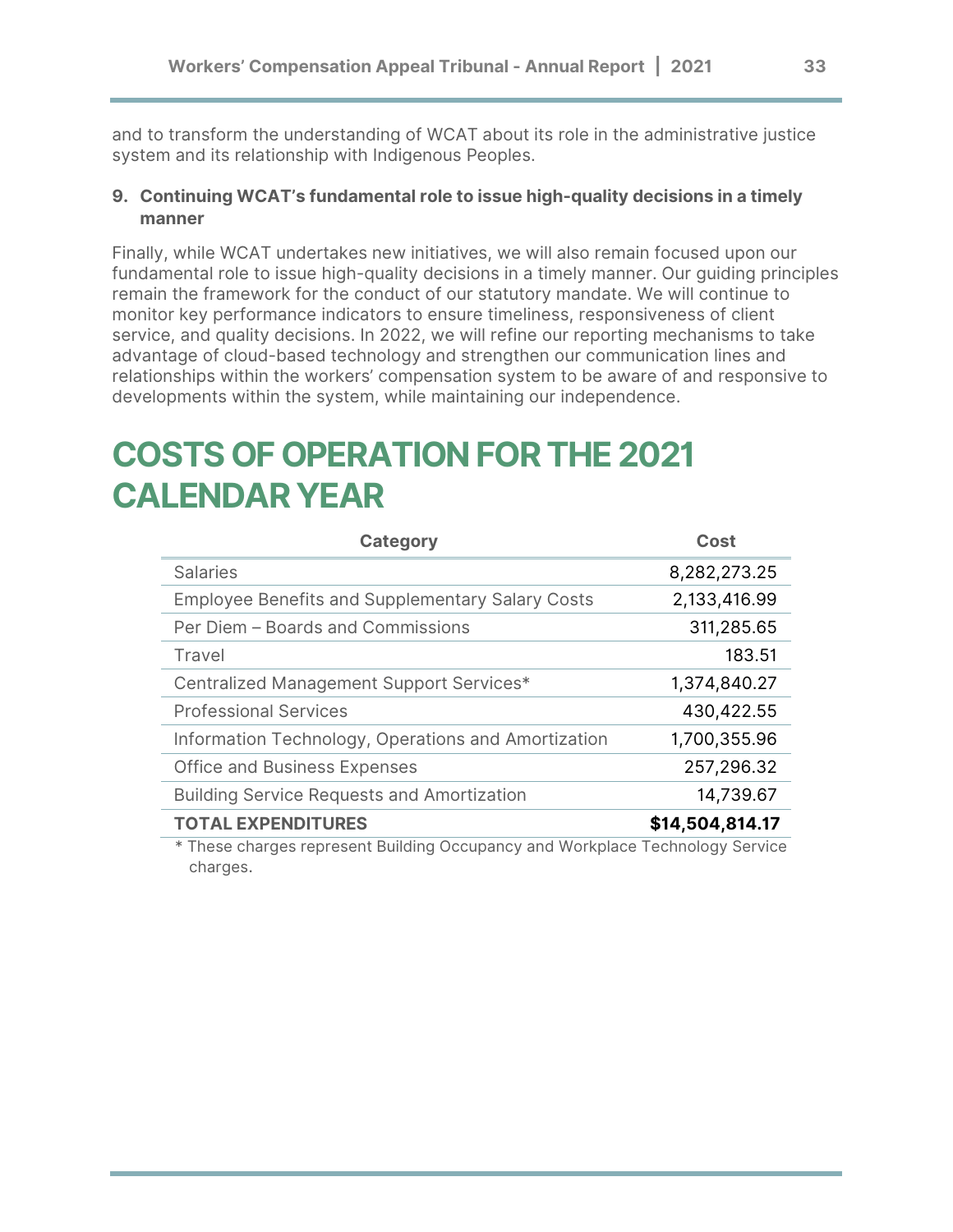# <span id="page-33-0"></span>**WCAT VICE CHAIRS**

Section 234(2)(b) of the Act provides that the WCAT chair is responsible for establishing quality adjudication, performance, and productivity standards for vice chairs, and regularly evaluating the vice chairs according to those standards. Accordingly, the chair has established performance standards and a performance evaluation process. All vice chairs seeking reappointment go through the performance evaluation process. The performance of vice chairs will continue to be regularly evaluated on an ongoing basis.

| <b>EXECUTIVE AND VICE CHAIRS WITH SPECIAL DUTIES AS OF DECEMBER 31, 2021</b> |                                            |                    |  |
|------------------------------------------------------------------------------|--------------------------------------------|--------------------|--|
| <b>Name</b>                                                                  | <b>Position</b>                            | <b>End of Term</b> |  |
| Luningning Alcuitas-Imperial Chair (OIC #675)                                |                                            | December 31, 2024  |  |
| Debbie Sigurdson                                                             | Registrar                                  | February 29, 2024  |  |
| David Newell                                                                 | <b>Tribunal Counsel</b>                    | January 31, 2025   |  |
| James Sheppard                                                               | Vice Chair, Quality Assurance and Training | February 29, 2024  |  |
| Beatrice K. Anderson                                                         | Deputy Registrar                           | February 29, 2024  |  |
| Lesley Christensen                                                           | Deputy Registrar                           | February 29, 2024  |  |
| <b>Hilary Thomson</b>                                                        | Deputy Registrar                           | October 15, 2025   |  |
| Randy Lane                                                                   | Vice Chair and Team Leader                 | February 28, 2025  |  |
| Julie Mantini                                                                | Vice Chair and Team Leader                 | February 28, 2027  |  |
| Susan Marten                                                                 | Vice Chair and Team Leader                 | February 28, 2023  |  |
| <b>Terry Yue</b>                                                             | Vice Chair and Team Leader                 | January 5, 2025    |  |

| <b>VICE CHAIRS AS AT DECEMBER 31, 2021</b> |                    |                                        |                    |  |
|--------------------------------------------|--------------------|----------------------------------------|--------------------|--|
| <b>Name</b>                                | <b>End of Term</b> | <b>Name</b>                            | <b>End of Term</b> |  |
| W. J. (Bill) Baker  February 29, 2024      |                    | Cynthia J. Katramadakis March 31, 2024 |                    |  |
| Anand Banerjee  October 15, 2025           |                    | Joanne Kembel February 28, 2023        |                    |  |
| Hélène Beauchesne  March 31, 2027          |                    | Brian King August 31, 2024             |                    |  |
| David BirdJanuary 5, 2025                  |                    | Lori Leung  December 21, 2022          |                    |  |
| Sarwan Boal February 28, 2023              |                    | Deborah Ling June 21, 2023             |                    |  |
| Larry Campbell  October 15, 2023           |                    | Chad McRae  October 15, 2023           |                    |  |
| Grace ChenJanuary 5, 2023                  |                    |                                        |                    |  |
| Melissa Clarke  September 30, 2025         |                    | Herb Morton  February 28, 2025         |                    |  |
| William J. Duncan  February 28, 2025       |                    | Barbara Murray  October 15, 2023       |                    |  |
| Scott Ferguson June 21, 2024               |                    | Elaine MurrayAugust 31, 2024           |                    |  |
| Sherelle Goodwin  January 5, 2025          |                    | Paul Pierzchalski  December 21, 2022   |                    |  |